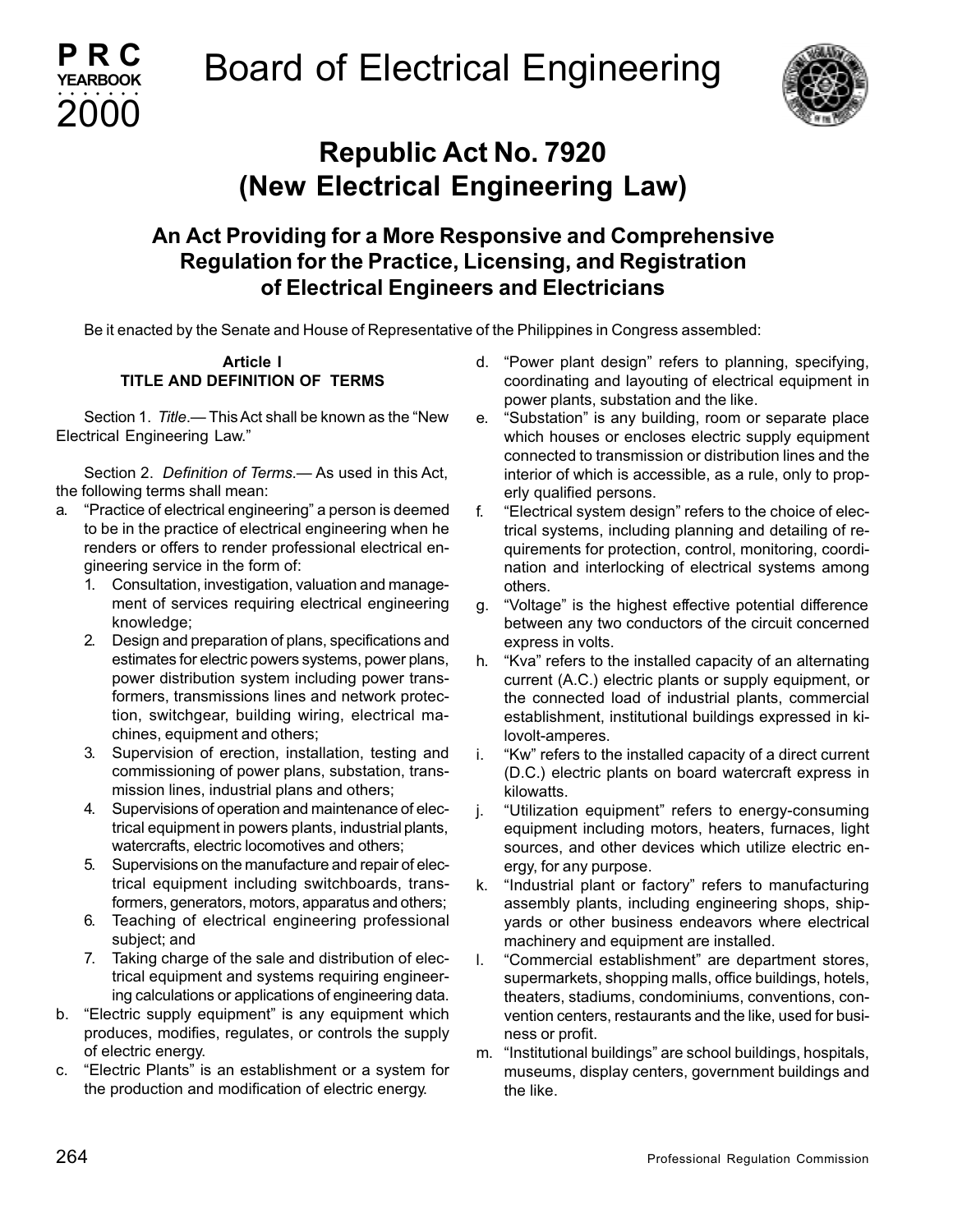

- n. "Watercraft" is any waterborne unit which is designed and built to have an electric plant.
- o. "Electric locomotive" refers to the power plants mounted on wheels as used in the railroad transportation industry.

#### **Article II BOARD OF ELECTRICAL ENGINEERING**

Section 3. *Composition of the Board*.— The Board of Electrical Engineering, hereinafter referred to as the Board, shall be created as collegial body under the general supervision and administrative control of the Professional Regulations Commission, hereinafter called as the Commission, composed of a chairman and two (2) members to be appointed by the President of the Philippines from among the recommendees of the Commissioner of the Professional Regulations Commission, hereinafter referred to as the Commissioner, who were chosen from the nominees of the integrated and accredited association of electrical engineers and of other registered association of electrical engineers and allied fields.

Section 4. *Power and Duties of the Board*.— The Board shall exercise executive/administrative or Quasi-legislative (rule-making) or quasi-judicial (investigative) powers in carrying out provisions of this Act. It shall be vested with the following specific powers, functions, duties and responsibilities:

- a. Supervise and regulate the practice of electrical engineering in the Philippines;
- b. Determine and evaluate the qualifications of the applicants for registration with or without licensure examinations and for special permits;
- c. Prepare the examination questions in accordance with section 19 hereof or modification thereof; prescribed the syllabi of the subjects and their relative weights for the licensure examinations; formulate or adopt test questions and deposit them in a test question bank; draw the test questions at random through process of computerization; conduct the examination; correct and rate the examination papers manually or through process of computerization; and submit the examination results to the Professional Regulations Commission (PRC) within the period provided for by the rules of the Commission;
- d. Prescribed, amend or revised the requirements for professional electrical engineers and subjects in the licensure examinations for registered master electricians and their relative weights, subject to the approval of the Commission;
- e. Register successful applicants for professional electrical engineers and applicants who have passed the licensure examinations for registered master electricians and issue the corresponding certificates of registration and professional licenses;
- f. Issue special permits to individual foreign electrical engineers and electricians for specific project and for a specific duration of time;
- g. Look in the condition affecting the practice of the electrical engineering profession, adopt measures for the enhancement of the profession and the maintenance of high professional, technical, and ethical standards and conduct ocular inspection of places where registrants practice their profession, such as, but not limited to: electric plants, substation, industrial plants of factories, commercial establishments, institutional buildings, watercrafts, electric locomotives, engineering offices, repair shops and similar places to determine and enforce compliance with this Act. The Board shall authorize the duly integrated and accredited electrical engineering association and other registered electrical engineering associations to render assistance in this function;
- h. Promulgate rules and regulations including a code of ethics, administrative policies, orders and issuances to carry out the provisions of this Act;
- i. Investigate violations of the Act and the rules and regulations, code of ethics, administrative policies, orders and issuances promulgated by the Board. The rules on administrative investigation promulgated by the Commission shall govern in such investigation;
- j. Issue subpoena or subpoena duces tecum, to secure the attendance of respondents or witnesses or the production of documents at and relative to the investigation conducted by the Board;
- k. Delegate the investigation of the case to the chairman, member of the Board or a Professional Regulations Commission attorney (PRC attorney). If the case concerns strictly the practice of the profession, the investigation shall be presided by the chairman or a member of the board with the assistance of a PRC attorney;
- l. Render decision, order or resolution on preliminary investigation or inquiry, on undocketed cases and on docketed administrative cases against examinees or registrants which shall become final and executory unless appealed with the Commission within fifteen (15) days from receipt of the copy thereof. The decision of the Commission may be appealed to the Court of Appeals in accordance with the procedures provided in the Rules of Court;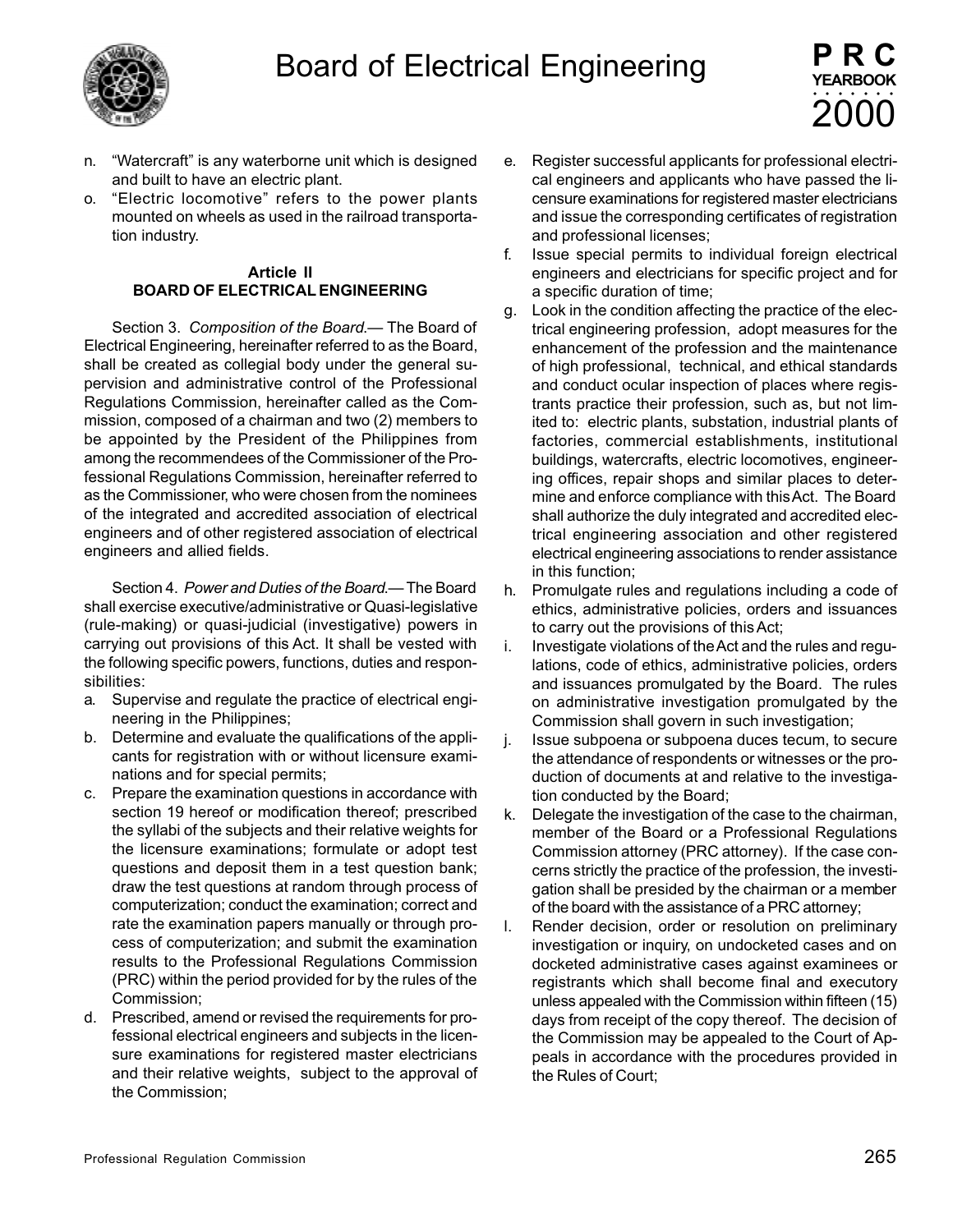

- m. After due notice and hearing, cancel examination papers and/or bar any examinee from future examination; refuse or defer his registration; reprimand the registrant with stern warning; suspend him from the practice of his profession; revoke his certificate of registration; delist his name from the roll of professional electrical engineers, registered electrical engineers, and registered master electricians for continuous non-payment of annual registration fees and non-compliance with the Continuing Professional Education (CPE) requirements; reinstate or reenrole his name in the said roll, reissue or return his certificate of registration. A decision of suspension, revocation of the certificate of registration, or delisting from the roll by the Board as provided herein, may be appealed initially to the Commission within fifteen (15) days from receipt thereof. The decision of the Commission may be appealed to the Court of Appeals in accordance with the procedure provided in the Rules of Court.
- n. Administer oaths in connection with the administration, implementation, or enforcement of this Act;
- o. Submit an annual report on the proceedings and accomplishments during the year and on recommendation of the Board to the Commission after the close of each fiscal year;
- p. Prosecute or institute criminal action against any violator of the Act and/or the rules and regulations of the Board;
- q. Adopt an official seal;

**PRC YEARBOOK**

2000 aaaaaaa

- r. Coordinate with the Commission and the Department of Education, Culture and Sports (DECS) in prescribing, amending and/or revising the courses;
- s. Prescribed guidelines and criteria on the CPE program for professional electrical engineers and registered master electricians and renew their professional licenses after compliance with the CPE requirements;
- t. Perform such other functions and duties as maybe necessary to implement effectively this Act. The policies, resolutions, rules and regulations, orders or decision issued or promulgated by the Board shall be subject to the review and approval by the Commission; however, the Board's decisions, resolutions or orders which are not interlocutory, rendered in an administrative case, shall be subject to review only if on appeal.

Section 5. *Qualifications of Board Members*.— Each Board member must, at the time of his appointment:

- a. Be a natural-born Filipino citizen and a residence of the Philippines for at least (5) consecutive years;
- b. be at least thirty-five (35) years of age, of proven integrity with high moral values in his personal as well as his professional conduct;
- c. Be a person with no final conviction by the court of an offense involving moral turpitude;
- d. Be a holder of the degree of Bachelor of Science in Electrical Engineering (BSEE) from a university, school, college, academy or institute duly constituted, recognized and accredited by the Philippine government;
- e. Be a professional electrical engineer with a valid certificate of registration and a valid professional license duly qualified to practice electrical engineering in the Philippines;
- f. Have practiced electrical engineering for a period of not less than ten (10) years prior to his appointment, with a sworn statement as such; and
- g. Not be an official nor a member of the faculty of, nor have a pecuniary interest in, any university, college, school or institution conferring a bachelor's degree in electrical engineering for at least three (3) years prior to his appointment, and is not connected with a review center or with any group or association where classes or lectures in preparation for the licensure examinations are offered or conducted at the time of his appointment.

Section 6. *Term of Office*.— The members of the Board shall hold office for a term of three (3) years from the date of appointment or until their successors shall have been appointed and qualified. They may, however, be reappointed for a second term. Each member shall qualify by taking an oath of office before entering upon the performance of his duties.

Vacancies in the Board shall be filled by the President from the list of recommendees selected by the Commissioner who were from the list of nominees submitted by the integrated and accredited association for the unexpired term only.

Section 7. *Removal of Board Members*.— Any members of the Board may be removed by the President of the Philippines, upon the recommendation of the Commissioner for neglect of duty, incompetence, malpractice, commission of tolerance of irregularities in the examinations, or for unprofessional, unethical, or dishonorable conduct, after having been given the opportunity to defend himself in a proper administrative investigation.

Section 8. *Compensation of Chairman and the Board Members*.— The chairman and members of the Board shall receive a monthly compensation of no less than twelve thousand pesos (12,000.00): Provided, That the chairman shall receive a monthly compensation of ten percent (10%) more: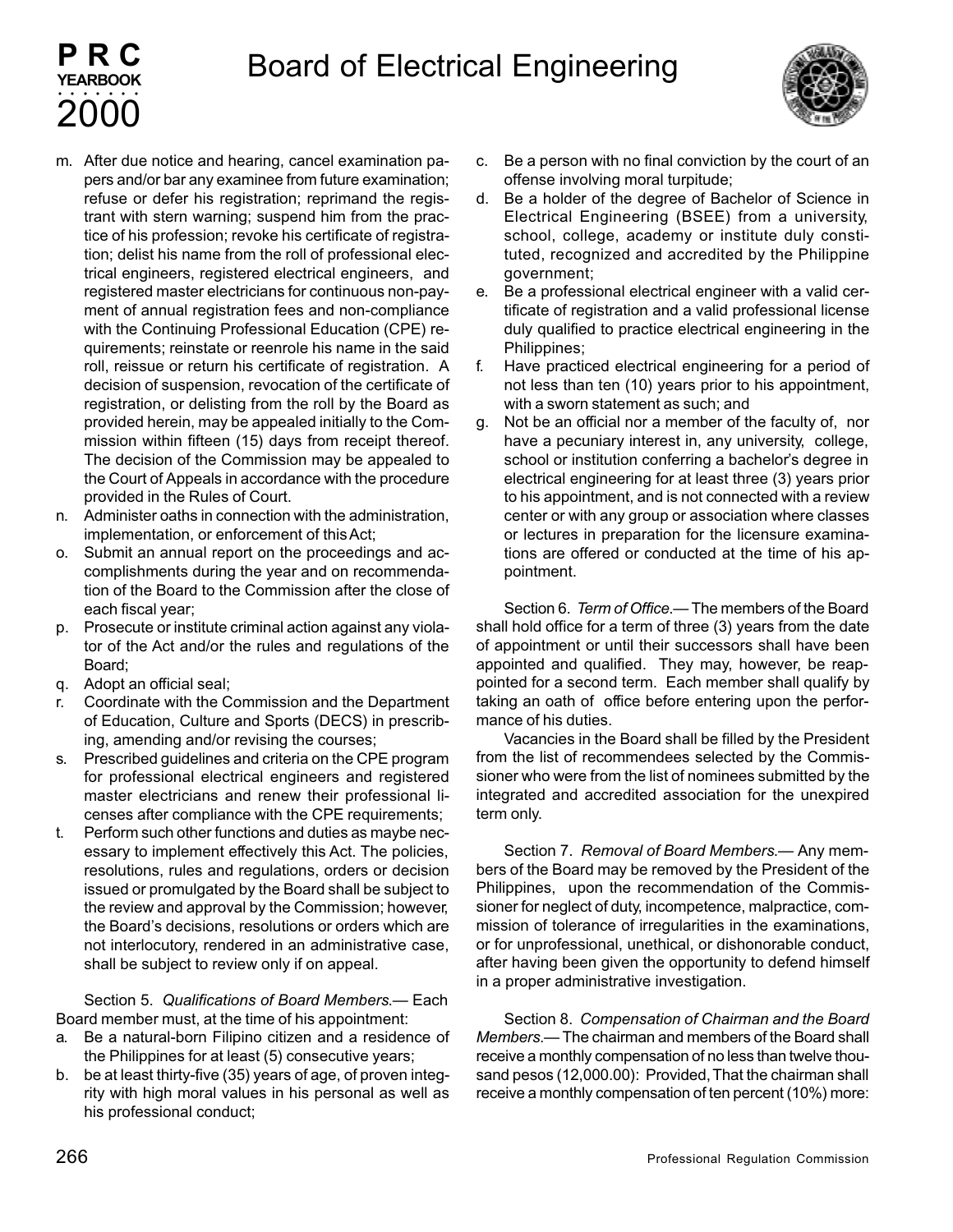

Provided, further, That such compensation shall be increased or modified pursuant to the General Appropriations Act of the year: Provided, furthermore, That they shall receive other benefits that may be provided for by law.

Section 9. *Executive Officer of the Board*.— The commissioner shall be the executive offer of the Board and shall conduct the examination given by the Board and shall designate any subordinate officer of the Commission to act as secretary and custodian of all records including all examination papers and minutes of the deliberation of the Board.

#### **Article III EXAMINATION AND REGISTRATION**

Section 10. *Examination Required*.— All applicants for registration for the practice of electrical engineering in the Philippines shall be required to pass a technical examination as hereafter provided, except as otherwise specifically allowed under this Act.

Section 11. *Registration and License Required*.— A valid certificate of registration and a valid professional license from the Commission are required before any person is allowed to practice electrical engineering in the Philippines except as otherwise allowed under this Act.

Section 12. *Examination Fees*.— All applications for oral examinations for professional electrical engineer and written examinations for registered electrical engineer and registered master electrician shall be subject to payment of fees prescribed by the Commission: Provided, That ninety percent (90%) of the fees is to be treated as especial fund for the programs, projects and activities of the Commission and the remaining ten percent (10%) shall be set aside as a trust fund for the establishment and maintenance of the center for continuing education and research.

Section 13. *Registration Fees, License Fees and Fines*.— All applicants for registration and license to practice as professional electrical engineer, registered electrical engineer, and registered master electricians, shall be subject to the payment of registration fees, license fees, and fines in case of violation of the pertinent rules and regulation for the prescribed by the Board and approved by the Commission: Provided, That fifty percentum (50%) from these collections are to be treated as a special fund for programs, projects and activities of the Commission and the other fifty percent (50%) shall be set up in a separate special fund for the supervisory and regulatory functions of the Board.

Section 14. *Exemption from Examination and Registration*.—

- a. Examination and registration shall not be required of foreign electrical engineers, erection/commissioning/ guarantee engineers employed as technical consultants by the Philippine government or by private firms, for which the pertinent professional society certifies that no qualified Filipino professional is available, or of foreign electrical installers for the erection and installation of a special project or for any other specialized work, subject to the following conditions:
	- i. That the abovementioned foreign professionals are legally qualified to practice their profession in their own country in which the requirements are qualifications for obtaining a license or certificate of registration are not lower than those specified in this Act;
	- ii. That the scope of work to be performed by said foreign professionals shall be limited only to the particular work for which they were contracted;
	- iii. That prior to commencing work, the foreign professional shall secure a special permit from the Commission;
	- iv. That said foreign professional shall not engage in private practice on their own account;
	- v. That for every foreign professional contracted pursuant this section, one Filipino understudy who is registered under the provisions of this Act shall be employed by the private firm utilizing the services of such foreign professional for at least the duration of the alien expert's tenure with said firm; and
	- vi. That the exemption herein granted shall be good only for six (6) months; renewable for another six (6) months at the discretion of the Board: Provided, That in case the foreign professional ceases to be employed in accordance with this section and engages in an occupation requiring registration as electrical engineer, such professional must be registered under the provisions of this Act.
- b. No registration with a Board shall be required of the following:
	- i. Engineering students, apprentices and other persons employed or acting as subordinates of, or undergoing training under a person holding a valid certificate of registration and a valid professional license under this Act;
	- ii. Persons in charge of or supervising the operation, tending and maintenance of an electric generating set for private use employing voltages not exceeding two hundred fifty volts (250V) and capacity not exceeding fifty kilovolt-amperes (50Kva):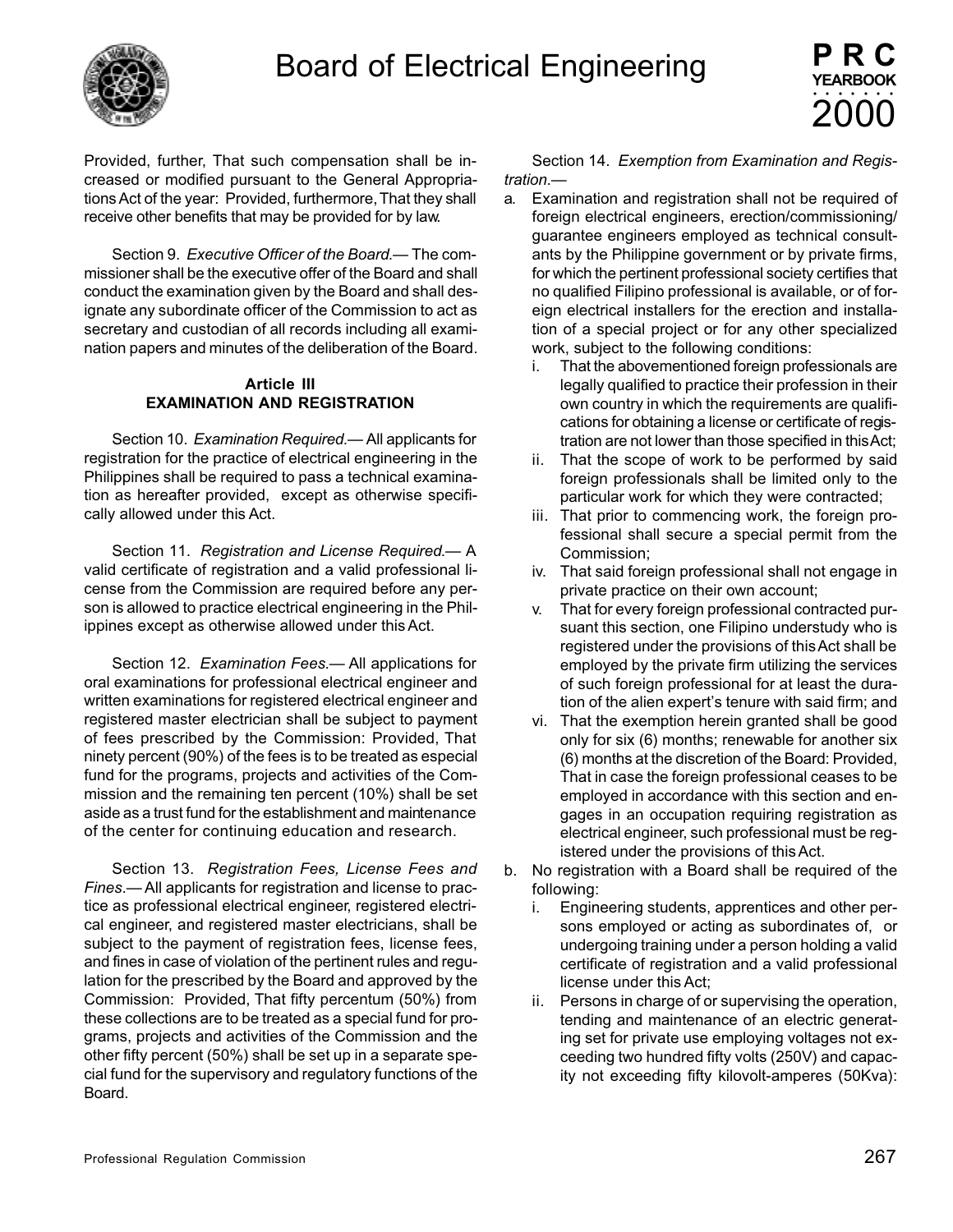

Provided, That the owner or operator shall be required to have the electric generating set priodically inspected at intervals of not more than one (1) year by a professional electrical engineer, a registered electrical engineer on a national, city, provincial or municipal government authority exercising legal jurisdiction over electrical installations.

Section 15. *Holding of Examination*.— Examination for the practice of electrical engineering in the Philippines should be given twice a year in the City of Manila and other places on dates that the Board may recommend for determination of scheduling. The Board shall schedule interview/ oral examination of every applicant for registration as professional electrical engineer only at the office of the Commission.

To qualified applicants for examination, notice of admission shall be issued not later than ten (10) days prior to the first day of examination.

Section 16. *Qualifications of Applicants for Registration as Professional Electrical Engineer*.— Any person applying for registration as professional electrical engineer shall establish to the satisfaction of the Board that on or before the date of registration, he possesses the following qualification:

a. He is a citizen of the Philippines;

**PRC YEARBOOK**

2000 aaaaaaa

- b. He is of good reputation with high moral values;
- c. He has not been finally convicted by the court of an offense involving moral turpitude;
- d. He is a holder of the degree of Bachelor of Science in Electrical Engineering (BSEE) from a university, school, college, academy or institute duly constituted, recognized and accredited by the Philippine government; and,
- e. He is a registered electrical engineer with valid certificate of registration and professional license and with four (4) years or more of active practice reckoned from the date of his registration as a registered electrical engineer.

Section 17. *Qualifications of Applicants for Registered Electrical Engineer Examination*.— Any person applying for admission to the registered electrical engineering examination, as herein provided, shall establish to the satisfaction of the Board that, on or before the date of the examination, he possesses the following qualifications:

- a. He is a citizen of the Philippines;
- b. He is at least twenty-one (21) years of age;
- c. He is of good reputation with high moral values;
- d. He has not been finally convicted by the court of an offense involving moral turpitude; and
- e. He is a holder of the degree of Bachelor of Science in Electrical Engineering (BSEE) from a university, school, college, academy or institute duly constituted, recognized and accredited by the Philippine government.

Section 18. *Qualifications of Applicants for Registered Master Electricians Examinations*.— Any person applying for admission to the registered master electrician examination, as herein provided, shall established to the satisfaction of the Board that, on or before the date of the examination, he possesses the following qualifications:

- a. He is a citizen of the Philippines;
- b. He is at least eighteen (18) years of age;
- c. He is of good reputation with high moral values;
- d. He has not been finally convicted by the court of an offense involving moral turpitude; and
- e. He has any of the following technical backgrounds:
	- 1. Has completed at least three (3) years of a five year Bachelor of Science in Electrical Engineering (BSEE) program or a three-year course in electrical engineering technology from an engineering school recognized by the Philippine government and, in addition, has a subsequent specific record of one (1) year practice in electrical wiring and installation, operations and maintenance of utilization devices and equipment; or
	- 2. Has graduated from a two-year electrician's course of instruction from a vocational or trade school recognized by the Philippine government and, in addition, has at least two (2) years of apprenticeship after completion of the course of instruction on electrical installation, operation and maintenance of utilization devices and equipment; or
	- 3. Has completed a one-year electrician's course of instruction from a vocational school recognized by the Philippine government and, in addition, has at least three (3) years of apprenticeship after completion of the course of instruction on electrical installation, operation and maintenance of utilization devices and equipment; or
	- 4. Has completed a four-year high school education or its equivalent and, in addition, has a subsequent specific record of at least five (5) years of apprenticeship in electric wiring, installation, operation and maintenance of utilization devices and equipment.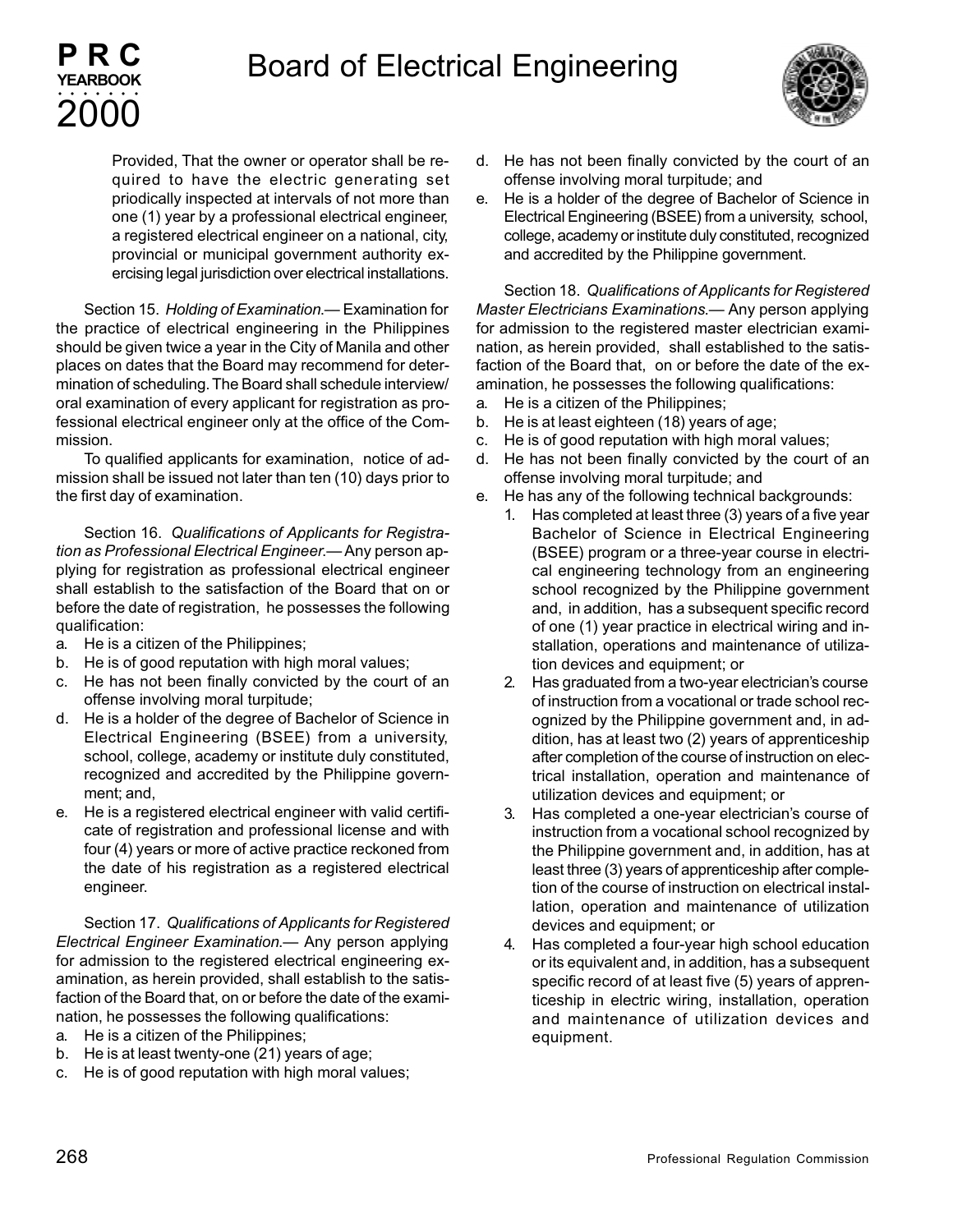

Section 19. *Scope of Examination*.— As a prerequisite for registration as professional electrical engineer, registered electrical engineer, and registered master electrician, the applicant registered shall comply with the following requirements.

a. Professional electrical engineer:

For the purpose of confirming the service record and clarifying the technical report submitted by the applicant for registration as a professional electrical engineer, an oral examination or interview shall be conducted on the following documents to be submitted to the Board:

- 1. Certified experience record from the date applicant took oath as a registered electrical engineer indicating the inclusive dates, companies worked for, description of specific responsibilities, significant accomplishment as well as the name position of immediate supervisors;
- 2. Technical paper covering an evaluation, an analysis or a critical discussion of an electrical engineering project or subject, on one or several technical aspects such as: design, construction, installation, commissioning, testing, operation, maintenance, repair, research and the like. The technical paper shall be supported by engineering principles and data. Published or unpublished scientific paper or treatise on electrical engineering theories and applications may be considered as complying with the requirement;
- 3. Three (3) certifications signed by three (3) professional electrical engineers to the effect that the experience record submitted by the applicant is factual and that the technical paper submitted was actually prepared by the applicant.

The applicant must obtain passing marks on the experience record and on the technical report in order to qualify for registration as a professional electrical engineer.

b. Registered electrical engineer:

The applicant shall pass a written examination on different subject or group of subjects as follows:

1. Mathematics, such as: algebra, trigonometry, analytic geometry, differential calculus, integral calculus, differential equations, complex numbers, probability and statistics, advanced engineering mathematics including matrices, power series, Fourier analysis, Laplace transforms, and others. The weight is twenty-five percent (25%).

2. Engineering science and allied subject, such as: general chemistry, college physics, computer fundamentals and programming, engineering materials, engineering mechanics, fluid mechanics, strength of materials, thermodynamics, electrical engineering law, engineering economics, engineering management, contracts and specifications, code of professional ethics, Philippine Electrical Code, Parts 1 and 2 and others. The weight is thirty percent (30%).

**PRC YEARBOOK**

2000 aaaaaaa

3. Electrical engineering professional subjects, such as: electric circuits, electronic theory and circuits, energy conversion, power transmission and distribution, instrumentation and measurement, circuit and line protection, control systems, principle of communication, electrical machines, electrical equipment, components and devices, electric system, power plant, electronic power equipment, illumination, building wiring and others. The weight is forty-five percent (45%).

The passing general weighted average rating shall be seventy percent (70%) with no grade below fifty percent (50%) in any group of subjects listed above.

The examination question on the foregoing subject shall cover only basic theories and principles, and shall exclude question based on experience and trade practices. The number of questions shall be such that the examinations can be finished in three (3) consecutive eight-hour days.

c. Registered master electrician:

The applicant shall pass a written examination on the different subjects or group of subjects as follows;

- 1. Technical subjects:
	- Ohm's Law: Calculations for resistance, current, voltage and power for direct current and alternating current circuits.
	- Electrical machines: Description and operating principles of motors, generators and transformers.
	- Control equipment: Description and function of fuses, overload relays, safety switches, magnetic switches, circuit breakers, star-delta motor starters, transformer-type motor starters, D.C. motor starters.
	- Electrical components: Description of resistors, capacitors, inductors and semi-conductors.
	- Maintenance and repair: Description of the procedures in the maintenance of electrical machinery.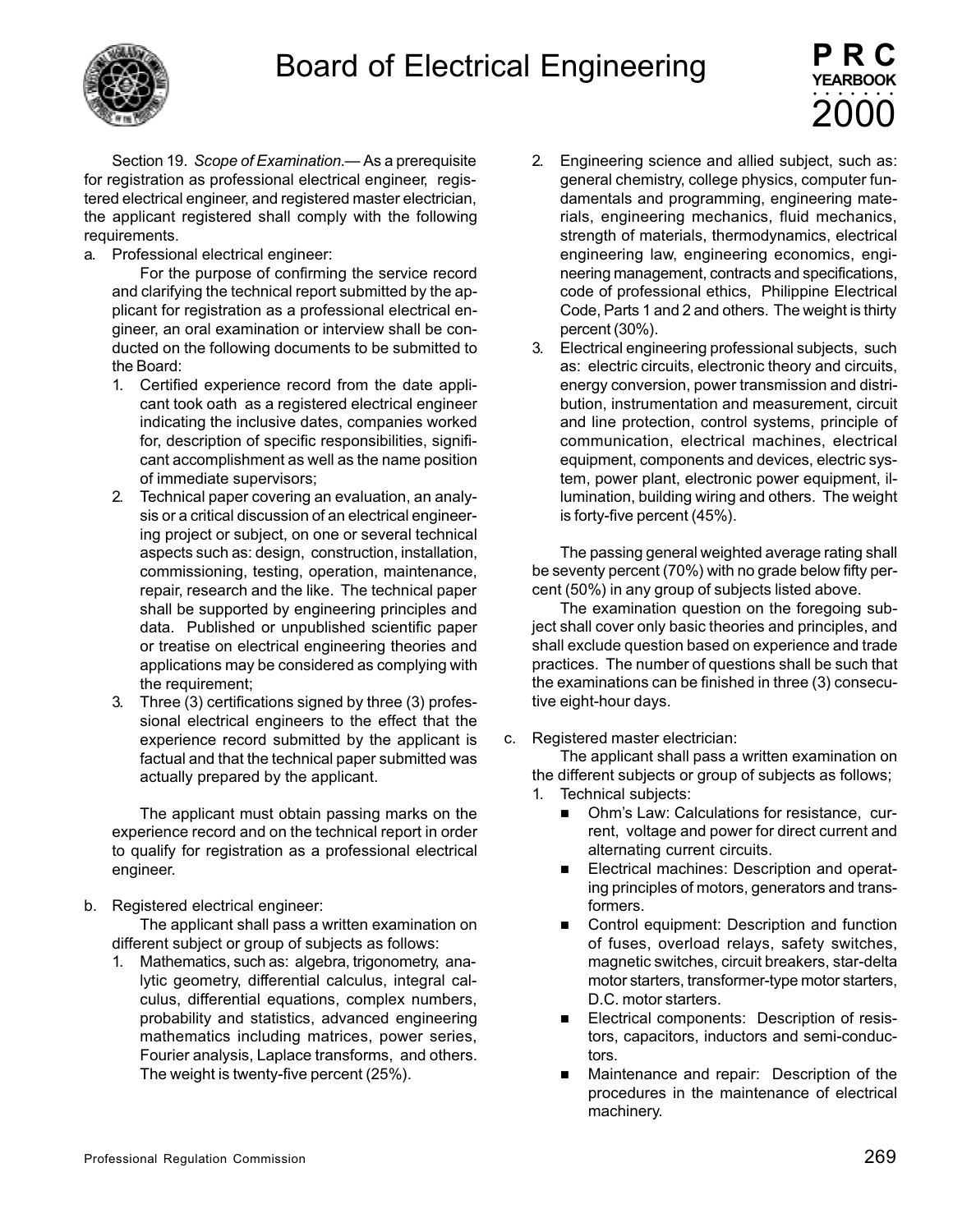

- Test equipment: Types and uses of measuring instruments.
- Electrical engineering law provisions pertaining to registered master electricians.
- Other related subjects as may be prescribed by the Board.
- 2. Philippine Electrical Code, Parts 1 and 2:
	- General requirements for installation of electric wiring and equipment.
	- **n** Approved wiring methods.

**PRC YEARBOOK**

2000 aaaaaaa

- $\blacksquare$  Types of wiring materials and wiring devices.
- **n** Installation of switchboard and panelboards.
- **n** Installation in hazardous location.
- Wiring diagrams of different types of motor starters with motor protections;
- **n** Drawing symbols and wiring plans.
- Other related subjects as may be prescribed by the Board.

The number of test questions shall be such that the examinations can be finished in one (1) eight -hour day.

The relative weights shall be fifty percent (50%) for Technical subjects and fifty percent (50%) for Philippine Electrical Code.

The passing general average rating shall be seventy percent (70%) with no grade below fifty percent (50%) in any subjects.

Section 20. *Report of Ratings*.— The Board of Electrical Engineering shall, within one hundred fifty (150) days after the date of completion of the examinations, report the ratings obtained by each candidate to the Commission.

Section 21. *Reexamination of Failed Subjects*.— An applicant shall be allowed to retake, any number of times, only the subject/s in which he has obtained a grade below fifty percent (50%). When he shall obtained an average grade of seventy percent (70%) in the subject/s repeated, he shall be considered to have passed his licensure examination.

Section 22. *Oath*.— All successful candidates in the examination shall be required to take a professional oath before the Board or any government official authorized to administer oaths prior to entering upon the practice of professional electrical engineer, registered electrical engineer, registered electrical engineer, and registered master electrician.

Section 23. *Issuance of Certificates of Registration and Professional Licenses*.— The registration of professional electrical engineer, registered electrical engineer or registered master electrician commences from the date his name is entered in the roll of registrants or licensees for his profession. Every registrant who satisfactorily met all the requirements specified in this Act, upon payment of the registration fee, shall be issued a certificate of registration as a professional electrical engineer, a registered electrical engineer or a registered master electrician that shows the full name of the registrant and with serial number, signed by the Commissioner and by the chairman and members of the Board, stamped with the official seal as evidence that the person named therein is entitled to practice the profession with all the rights and privileges appurtenant thereto. The certificate shall remain in full force and effect until withdrawn, suspended, or revoked in accordance with law.

A professional license signed by the Commissioner and bearing the registration number and date of issued thereof and the month of expiry or renewability shall likewise be issued to every registrant who has paid the annual registrations fees for three (3) consecutive years and has complied with the requirements of the Continuing Professional Education (CPE), unless exempted therefrom. This license will serve as evidence that the licensee can lawfully practice his profession until the expiration of its validity.

Section 24. *Continuing Professional Education Program*.— The CPE guidelines shall be prescribed and promulgated by the Board subject to the approval of the Commission, after consultation with the integrated and accredited electrical engineering associations, other associations of the electrical engineering profession, and other concerned sectors. The Board shall incorporate in the said guidelines the creation of a CPE council that shall be composed of officers coming from the Board, the Commission, the integrated and accredited electrical associations, and other concerned sectors. It shall be vested with the functions, duties and responsibilities to implement the guidelines and shall have the juridical personality that is distinct and separate from and independent of the Board, the Commission, the integrated and accredited electrical engineering association, and other associations of the electrical engineering professions.

Section 25. *Integration of the Electrical Engineering Professions*.— The electrical engineering professions shall be integrated into one national organization which shall be recognized by the Board as the one and only integrated and accredited association of professional electrical engineers, registered electrical engineers and registered master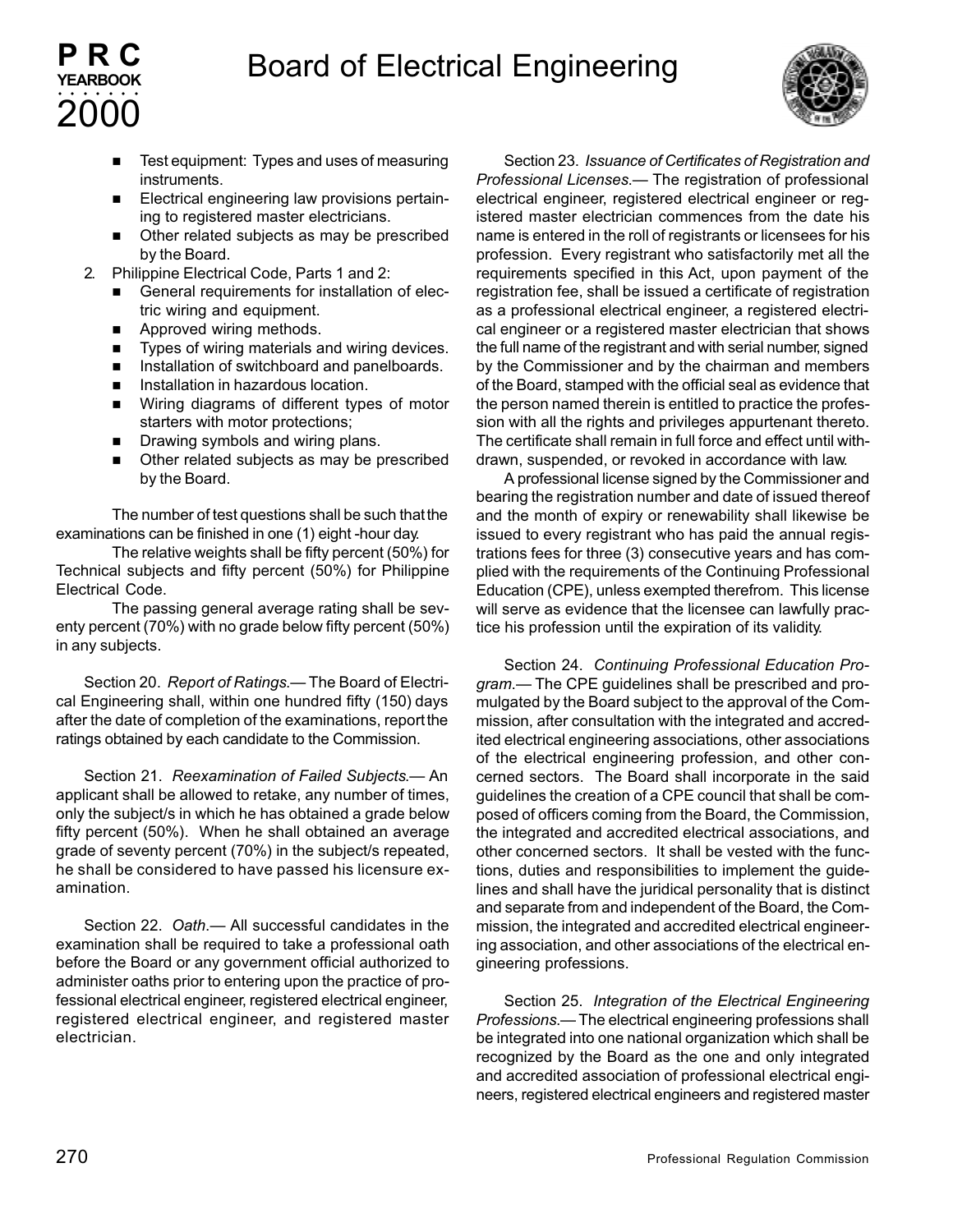

electricians. Every professional electrical engineer, registered electrical engineer and registered master electrician upon registration with the Board as such, shall ipso facto, become a member of the integrated national organization. Those who have been registered with the Board but are not members of the said organization as the time of the effectivity of this Act, shall be allowed to register as members of the said integrated organization within three (3) years after the effectivity of this Act. Membership is the integrated organization shall not be a bar to membership in other associations of the electrical engineering profession.

The professional electrical engineer, registered electrical engineer, and registered master electrician shall receive the benefits and privileges appurtenant to this listed membership in the duly integrated and accredited electrical engineering association only upon payment of the required membership fees and dues.

Section 26. *Seal of Professional Electrical Engineer*.— All licensed professional electrical engineers may obtain a seal of a design prescribed by the Board bearing the registrant's name, the certificate number and the legend "Professional Electrical Engineer." Plans, specifications, reports and other professional documents prepared by or executed under the immediate supervision of, and issued by a licensee, shall be stamped on every sheet with said seal when filed with government authorities or when submitted or used professionally: Provided, however, That it is unlawful for anyone to stamp or seal any document with said seal after the registrant's name has been delisted from the roster of professional engineers or after the validity of his professional license has expired.

The registrant shall be allowed again to use his seal or stamp in the documents he prepares, signs or issues only after he is reinstated to the practice of his profession and reissued a new professional license.

Section 27. *Indication of Registration/Professional License Number*.— The professional electrical engineer, or registered master electrician shall be required to indicate his registration/professional license number, the date registered, and the date of its expiry in the documents he signs, uses or issues in connection with the practice of his profession.

Section 28. *Refusal to Issue Certificates*.— The Board of electrical engineering shall not issue a certificate of registration to any person convicted by the court of any criminal offense involving moral turpitude or to any person guilty of immoral or dishonorable conduct or to any person of unsound mind. In the event of refusal to issue certificates for any reason, the Board shall give the applicant a written statement setting forth the reasons for such action, which statement shall be incorporated in the records of the Board.

After no less than a year from the finality of the Board's decision, the Board, out of equity and justice, may recommend to the Commission the issuance of the certificate of registration to the applicant.

Section 29. *Revocation of Certificates of Registration and Suspension from the Practice of the Profession*.— The Board shall have the power, upon proper notice and hearing, to revoke any certificate of registration of any registrant, to suspend him from the practice of his profession or to reprimand him for any cause specified in the preceding section, or for the use of perpetration of any fraud or deceit in obtaining a certificate of registration, or for gross negligence of incompetence or for unprofessional or dishonorable conduct; for violation of this Act, the rules and regulations and other policies of the Board and the Code of Professional Ethics.

It shall be sufficient ground for the revocation of a certificate issued to a person under this Act, and his suspension from the practice of his profession for unprofessional and dishonorable conduct, if:

- a. Being a professional electrical engineer, he has signed and affixed his seal on any plan, design, technical reports, valuation, estimate, specification or other similar document or work not prepared by him or not executed under his immediate supervision;
- b. He has represented himself as having taken charge of or supervised: any electrical construction or installation; operation, tending and maintenance of any electric plant; manufacture or repair of electrical equipment, teaching of electrical engineering subjects; sale or distribution of any electric supply or utilization equipment requiring engineering calculations or application of engineering principles and data, without actually having done so.

The decision of the Board shall be final and executory unless it is appealed by the respondent to the Commission within fifteen (15) days from the receipt of such decision. The Board's or Commission's decision is appealable by the respondent to the Court of Appeals in accordance with the procedure provided under the Rules of Court.

Any person, firm, association or corporation may file charges in accordance with the provisions of this section against any licensee or the Board may on its own initiative (*motu proprio*) investigate and/or take cognizance of acts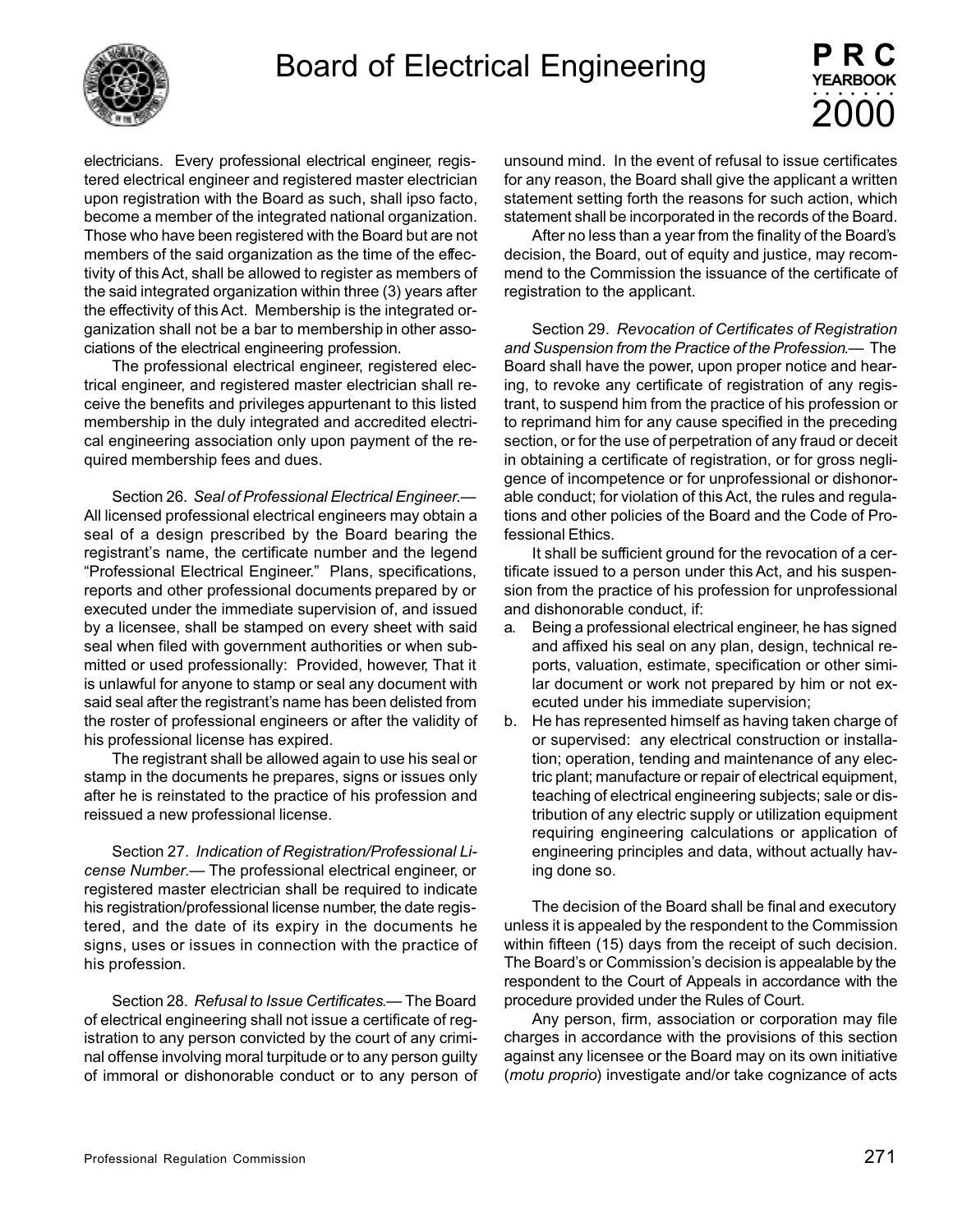



and practices constituting cause or suspension or revocation of the certificate of registration by proper resolution or order, such charges shall be in writing and shall be sworn to by the person making them and shall be filed with the Board.

The rules and regulations of the Commission on administrative investigation shall govern the procedure and conduct administrative investigation before the Board.

The respondent shall have the right to a speedy and public hearing and to confront and cross-examine witnesses against him.

Section 30. *Re-issuance of Revoked Certificates and Replacement of Lost Certificates*.— Subject to the approval of the Commission, the Board may, after the expiration of one (1) year from the date of revocation of a certificate, for reasons it may deem sufficient, entertain application for a new certificate in the same manner as application for an original one. It may exempt the applicant from the necessity of undergoing an examination.

A new certificate of registration to replace any certificate that has been lost, destroyed or mutilated may be issued, subject to the rules of the Board.

### **Article IV SUNDRY PROVISIONS RELATIVE TO THE PRACTICE OF ELECTRICAL ENGINEERING**

Section 31. *Field of Practice*.— The field of practice for professional electrical engineers, registered electrical engineers, and registered master electricians shall be as follows:

- a. A professional electrical engineer's field of practice includes the sole authority to seal electrical plans, etc., and to practice electrical engineering in its full scope as defined in this Act;
- b. A registered electrical engineer's field of practice includes the charge or supervision of operation and maintenance of electrical equipment in power plants, industrial plants, watercraft, electric locomotive, and others; manufacture or repair of electrical supply and utilization equipment including swithboard, power transformers, generators, motors, apparatus, and others; teaching of electrical subjects; and sale and distribution of electrical equipment and systems requiring engineering calculations or application of engineering data; and
- c. A registered master electrician's field of practice includes the installation, wiring, operation, maintenance and repair of electrical machinery, equipment and devices, in residential, commercial, institutional, commercial and industrial buildings, in power plants, substations, watercrafts,electric locomotives, and the like:

Provided, That if the installation or the machinery is rated in excess of five hundred kilo-volt-amperes (500 Kva), or in excess of six hundred volts (600 V) the work shall be under the supervision of the professional electrical engineer or registered electrical engineer.

Section 32. *Prohibitions in the Practice of Electrical Engineering*.— No person shall:

- a. Practice or offer to practice electrical engineering in the Philippines without having previously obtained a certificate of registration and a professional license from the Board of Electrical Engineering except as provided for in Section 14 hereof;
- b. Use, or attempt to use as his own, certificate of registration, professional license or the seal of another;
- c. Give false or forged evidence of any kind to the Board or to any member thereof in obtaining a certificate of registration or professional license;
- d. Falsely impersonate any registrant of like or different name;
- e. Attempt to use a revoked or suspended certificate of registration or an expired professional license;
- f. Use, in connection with his name or otherwise assume, use or advertise any title or description tending to convey the impression that he is a professional electrical engineer, registered electrical engineer, or registered master electrician without holding a valid certificate or a valid license; and
- g. Sign a document involving electrical design, plan, technical specification, valuation and the like on behalf of a professional electrical engineer.

Section 33. *Personnel Required*.— Except as otherwise provided in this Act, every electric plant, industrial plant or factory, commercial establishment, institutional building, watercraft, electric locomotive or in other installation where persons and properties are exposed to electrical hazards shall not have less than the following complement of professional electrical engineer, registered electrical engineer, and registered master electrician:

- a. Electric plants with total installed generating capacity of any size and employing voltages of any standard ratings – one (1) professional electrical engineer or one (1) registered electrical engineer. However, for capacities up to five hundred kilo-volt-amperes (500 Kva) and employing voltages of up to six hundred volts (600 V) – one (1) registered master electrician;
- b. Industrial plants or factories, commercial establishments, or institutional buildings have a connected Kva load of any size any employing voltages of any standard rating -one(1) professional electrical engineer or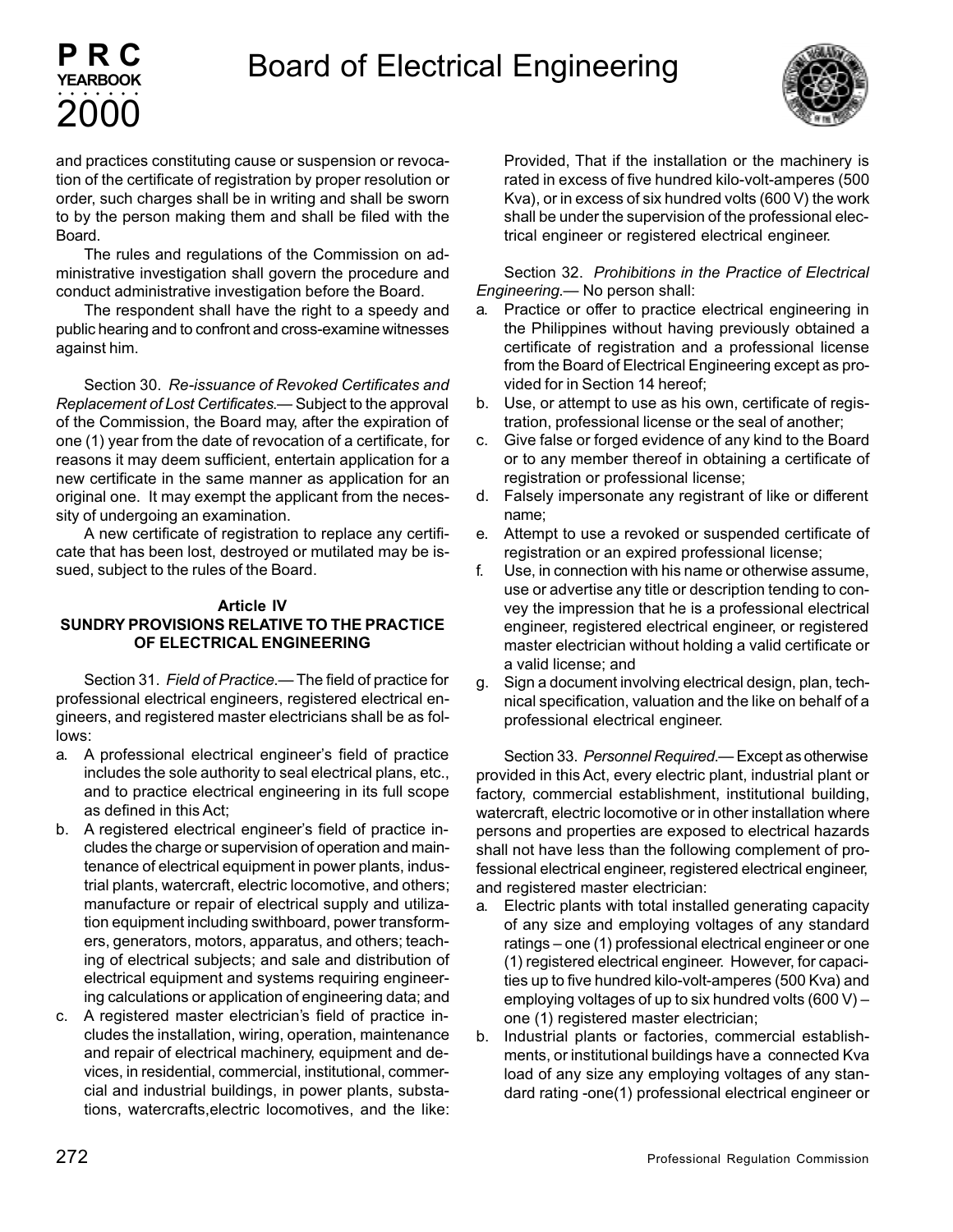

one (1) registered electrical engineer. However, for connected loads up to five hundred kilovolt-amperes (500 Kva) and employing voltages up to six hundred volts (600 V) - one (1) registered master electrician;

c. Watercrafts or electric locomotives with installed generating capacity up to the maximum size and voltage available for these units - one (1) professional electrical engineer or one registered electrical engineer. However, for generating capacities to five hundred kilovolt-amperes/kilowatt (500 Kva/Kw) any employing voltages up to six hundred volts (600 V) - one (1) registered master electrician.

Provided, however, That in all the aforementioned cases, additional qualified personnel shall be employed to ensure safe operation and safeguard public welfare, life and property: Provided, further, That when the operation requires more than one shift of personnel every twentyfour (24) hours, the minimum complement of qualified personnel shall be employed in each shift.

This section, however, shall not apply to any installation has a connected load of fifty kilovolt-amperes (50 Kva) or less and employs voltages of not more than two hundred fifty volts (250 V) and for installations which are designed to be automatic and do not require resident personnel for their safe operation: Provided, however, That their maintenance and repair shall be under the charge of a duly registered personnel: Provided, further, That a yearly inspection will be conducted and certified to be in a safe operating condition by a professional electrical engineer, a registered electrical engineer, or a registered master electrician.

Section 34. *Preparation of Plans, Supervision of Installation, Application of the Philippine Electrical Code*.— It shall be unlawful for any person not authorized under this Act to prepare plans, designs, valuations or specifications for any electrical wiring, equipment or system; and no installation thereof shall be undertaken unless the plans, designs, valuations, and specifications have been prepared by or under the responsible charge of, and signed and sealed by a professional electrical engineer; and a construction permit for the execution thereof is first secured; and unless the work is done in accordance with the Philippine Electrical Code and is executed under the responsible charge or supervision of a professional electrical engineer, a registered electrical engineer, or a registered master electrician, as the case may be, and the routinary fiscal and ministerial requirement of the government agency, if any, exercising jurisdiction over the particular installation have been complied with.

Section 35. *Practice Not Allowed for Firms and Corporations*.— The practice of electrical engineering is a professional service admission to which is based on individual or personal qualifications. Hence, no firm or corporation may be registered or licensed as such for the practice of electrical engineering.

However, persons properly qualified and licensed as professional electrical engineers may, among themselves, form a partnership association and collectively render electrical engineering service. Individual members of such partnerships or associations shall be responsible for their own respective acts.

Section 36. *Posting of Certificates*.— The owner, manager or the person in charge of an electric plant, industrial plant or factory, commercial establishment, institutional building, watercraft, or electric locomotive shall post or cause to be posted in a conspicuous place within such plant or establishment the certificate of registration of the engineers or electricians employed in such plant or establishment, in a frame protected by transparent glass or equivalent.

Section 37. *Certificate of Specialty*.— Certificates of specialty shall be issued by the Board, subject to the approval of the Commission, to professional electrical engineers who have been screened and recommended by the integrated and accredited electrical engineering association. These are for specific fields in which the applicants have specialized knowledge, training and experience and have demonstrated their competence and expertise. The Board shall, subject to the approval of the Commission, and after consultation with the said association, prescribe and issue the necessary guidelines for the issuance of these certificates.

Section 38. *Foreign Reciprocity*.— No foreign engineer shall be admitted to take a board examination, be given a certificate of registration, or be entitled to any of the rights and privileges under this Act unless the country of which he is a subject or citizen specifically permits Filipino engineers to practice within its territorial limits on the same basis as the subjects or citizens of such country.

Section 39. *Enforcement of the Act by Officers of the Law*.— It shall be the duty of all constituted officers of the law of the national government, or any provincial, city or municipal government or of any political subdivision thereof to prosecute any person violating the provisions of this Act.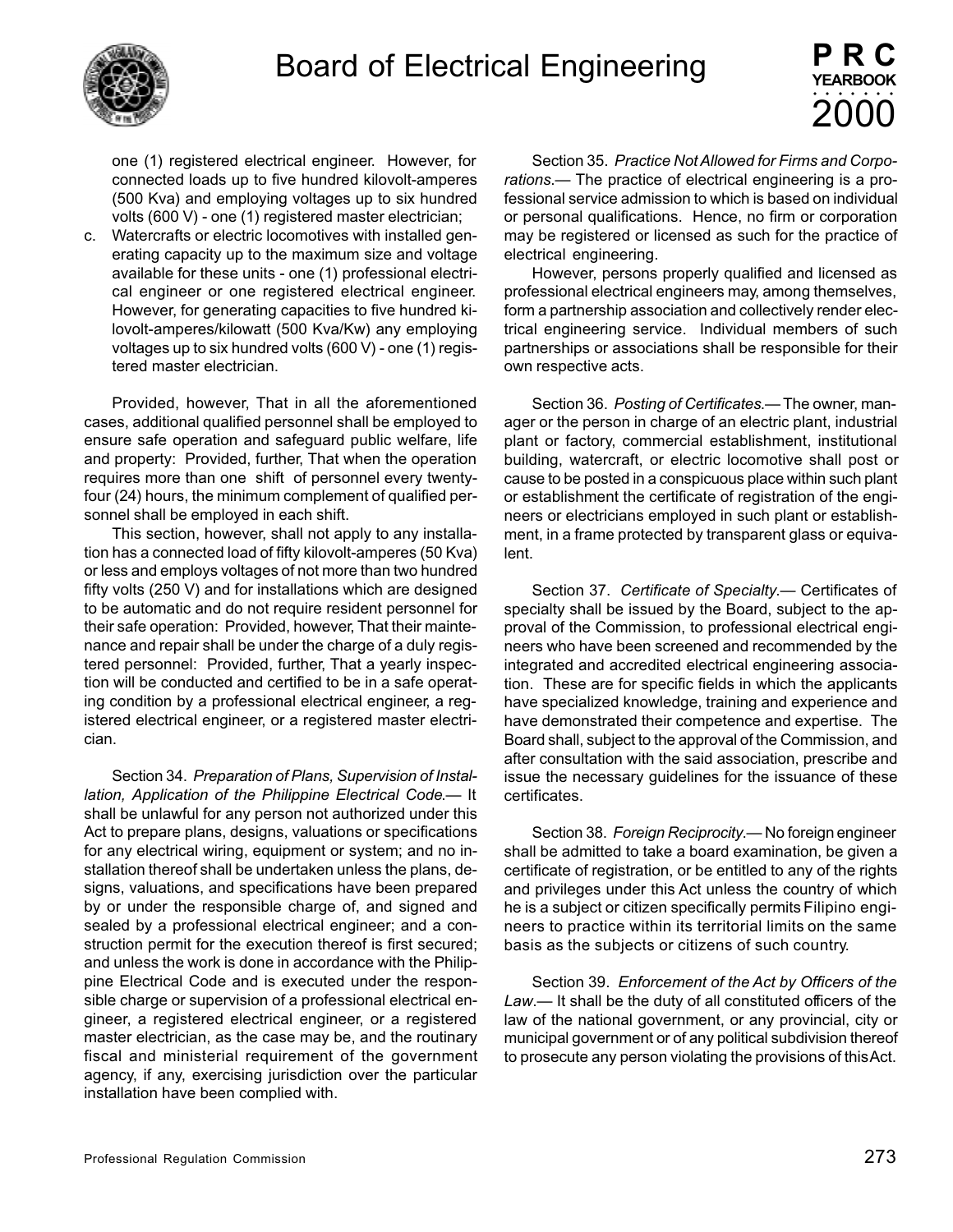

The Secretary of Justice or his assistant shall act as legal adviser of the Board and render such legal assistance as may be necessary in carrying out the provisions of this Act.

Section 40. *Penalty Cause*.— Any person who shall violate any of the provisions of this Act shall be guilty of misdemeanor and shall, upon conviction, be sentenced to a fine of not less than Ten thousand pesos (P10,000.00) or more than Fifty thousand pesos (P50,000.00) or imprisonment for a period not less than six (6) months nor more than five (5) years or both at the discretion of the court.

### **Article V TRANSITORY PROVISIONS**

Section 41. *Terms of Office of Board Members*.— Upon approval of this Act, the incumbent chairman and two (2) members of the Board shall continue to serve until their terms of office expire or until their replacements have been appointed by the President and shall have been duly qualified.

Section 42. *New Certificates of Registration and Professional Licenses*.—

a. Associate electrical engineers and assistant electrical engineers with valid certificates of registration and professional license issued under Republic Act No. 184 shall register within two (2) years from the effectivity of this Act and be issued new certificates of registration and new professional license as registered electrical engineers under this Act to replace their original ones. Their serial numbers shall be provided by the registration division of the Commission.

b. Master electricians with valid certificates of registration and professional licenses under Republic Act No. 184 shall register within two (2) years from the effectivity of this Act and be issued new certificates of registration and new professional licenses as registered master electricians with the same serial numbers as their old ones to replace their original certificates and licenses.

### **Article VI FINAL PROVISIONS**

Section 43. *Repealing Clause*.— Republic Act No. 184 and existing provisions of provincial, city or municipal ordinances or regulations pertaining to examinations for electrical contractors, electrical inspectors, or electricians, and all other laws, orders, ordinances or regulations in conflict with this Act are hereby repealed or amended accordingly.

Section 44. *Separability Clause*.— If any part of this Act or the application of such provision or circumstance is declared unconstitutional, the remainder of this Act or the application of such provision to other persons or circumstances shall not be affected by such declaration.

Section 45. *Effectivity Clause*.— This Act shall take effect after thirty (30) days following its full publication in the Official Gazette or newspaper of general circulation.

Approved, February 24, 1995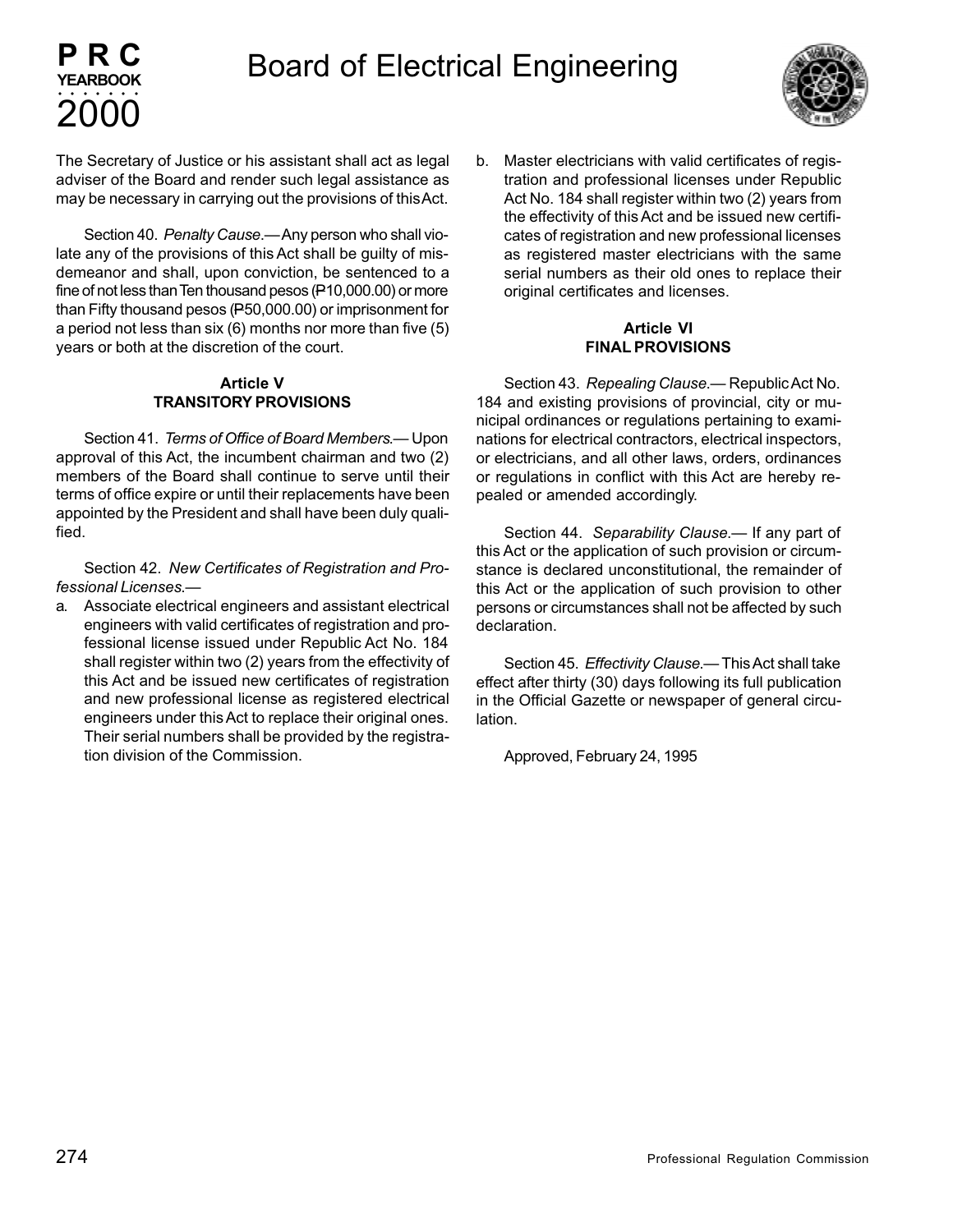

# **Board Resolution No. 18 Series of 1995**

### **Implementing Rules and Regulations (IRR) of Republic Act No. 7920**

Pursuant to Section 4(h), Article II of Republic Act No. 7920, otherwise known as "The New Electrical Engineering Law," the Board of Electrical Engineering hereby prescribes, issues, and promulgates its Rules and Regulations that shall carry out the provisions of the said law.

#### **Article I TITLE AND DEFINITION OF TERMS**

Rule 1. *Title.*— This Resolution shall be known as "The New Rules and Regulations of the Board of Electrical Engineering."

Rule 2. *Definition of Terms*.— Unless otherwise provided, the following shall be understood to mean:

- a. *Syllabi* outlines embodying topics and concepts of major subjects prescribed in specific courses of study to serve as basis for test questions in the licensure examinations.
- b. *Commission* Professional Regulation Commission
- c. *Commissioner* the Chairman of the Professional Regulation Commission
- d. *Board* Board of Electrical Engineering
- e. *CPE* Continuing Professional Education
- f. *RA 184* Old Electrical Engineering Law (1947)
- g. *PEE* Professional Electrical Engineer
- h. *ASSO EE* Associate Electrical Engineer
- i. *ASST EE* Assistant Electrical Engineer
- j. *REE* Registered Electrical Engineer Those who were registered as such under RA 7920 and those who were previously registered as ASSO EE or as ASST EE under RA 184 and subsequently registered as REE.
- k. *ME* Master Electrician Those who were registered as such under TA 184.
- l. *RME* Registered Master Electrician Those who are registered as RME under RA 7920 and those Mes who were registered as Mes under RA 184 and subsequently registered as RME under RA 7920,
- m. *IIEE* Institute of Integrated Electrical Engineers
- n. *DECS* Department of Education, Culture and Sports
- o. *CHED* Commission on Higher Education
- p. *TESDA* Technical Education and Skills Development Authority

#### **Article II**

Rule 3. *Official Seal*.— The seal of Professional Electrical Engineer as provided for in Section 4 (q) of Republic Act No. 7920 with its design below:

The seal shall be a dry circular seal, consisting of two concentric circles, the outer circle being 48 mm in diameter and the inner circle being 28 mm in diameter with the appearance of two rings of twisted wires. A horizontal diametral space, 6 mm wide shall be provided across the inner circle for the name of the registrant. The upper half of the annular space shall bear the words Electrical Engineer. The portion of the inner circle above the diametral space shall contain the name Philippines; and the portion below, the registration number.

#### **Article III DUTIES AND RESPONSIBILITIES OF THE BOARD**

Rule 4. *Enforcement and Execution*.— The Board in the enforcement and administration of Republic Act No. 7920, and in the execution and performance of its powers, duties, functions and responsibilities set forth therein shall rely or seek the review, approval, supervision, assistance, support and/or advice of the Commission through the latter's offices, divisions, sections, and units.

Rule 5. *Promulgation of Decisions, Rules and Etc*.— To promulgate a decision, resolution or order in an administrative case, or a policy, rule and/or regulation, measure, directive, order circular, or other resolution for the implementation of RA 7920, the Board shall meet en banc and vote personally. Both a quorum and a majority vote are prerequisites for the validity of any of the foregoing actions. A quorum or majority vote shall consist of two (2) members of the Board.

Any official action of the Board other than a decision, resolution or order issued in an administrative case shall be valid, enforceable, and effective only after it shall have been approved by the Commission and published in the Official Gazette or newspaper of general circulation. Publication shall not be required of a Board's resolution, order, directive or circular which is internal, administrative and not affecting the public, and not penal or disciplinary in nature.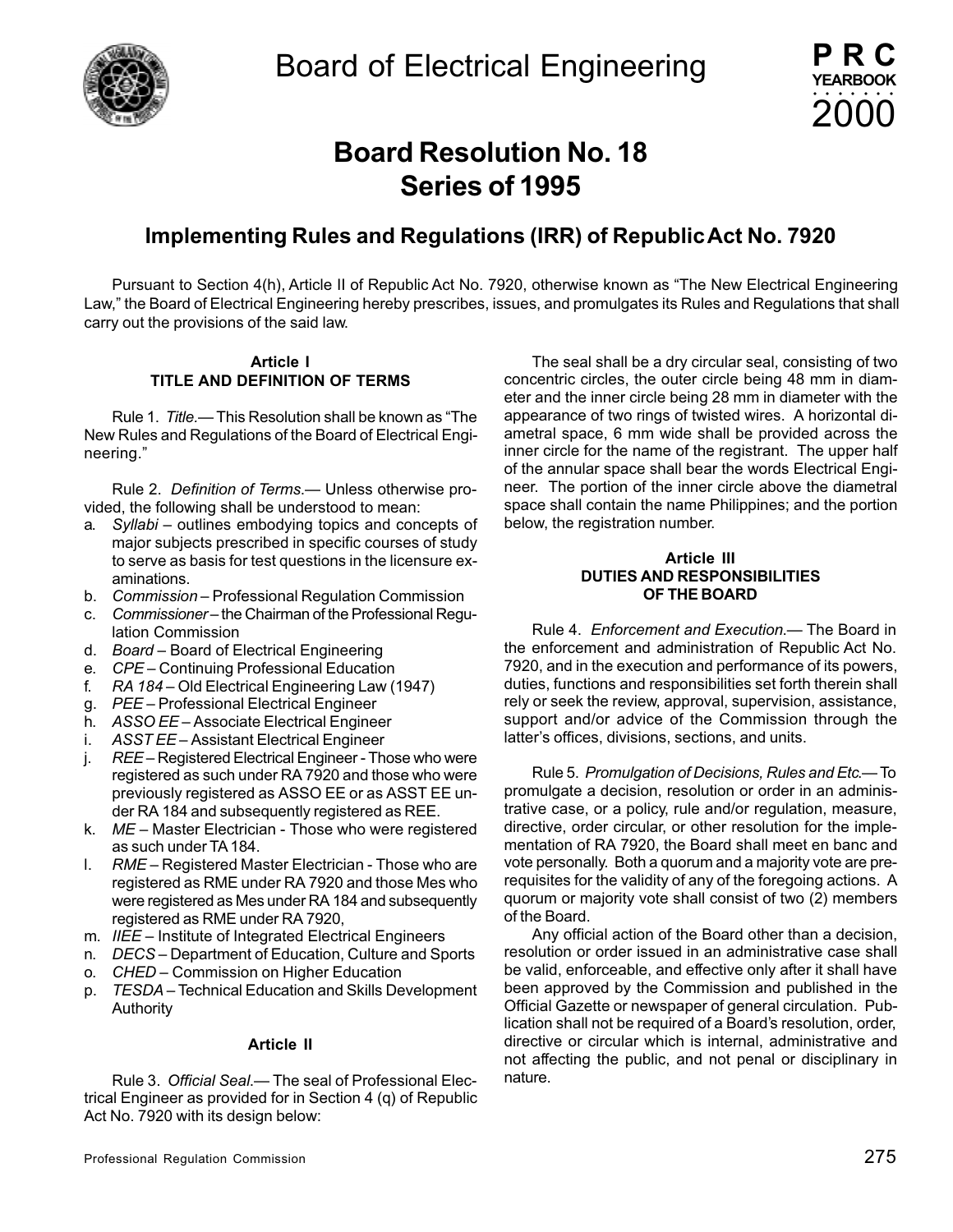

Rule 6. *Official Business with the Commission.*— For any dealing, transaction, or business with the Commissioner, the Chairman of the Board shall be the spokesman, representative or liaison of the Board. He may authorize or designate any of its members or the secretary of the Professional Regulatory Boards, in case of his absence or indisposition.

**PRC YEARBOOK**

2000 aaaaaaa

Rule 7. *Assignment of Duties*.— The Chairman shall be responsible for the assignment of duties and responsibilities to the members and for the supervision and management of their work.

Rule 8. *Action on Papers, Communications or Other Documents*.— All papers, communications, certificates, decisions or other documents shall be solely and exclusively acted upon by the Board within the premises of the Commission. Appropriate sanction shall be imposed by the Commission for violation of this rule.

Rule 9. *Opinion on and Interpretation of R.A. 7920 and the Board's Rules and Regulations*.— The Board in the discharge of its quasi-legislative (rule-making) power may issue an opinion on, construction, or interpretation of any provision of R.A. 7920, of the Board's Rules and Regulations, Code of Ethics, policies, issuances, etc. The issuance of the herein Board's official action shall be released through the Chairman, or a Board Member, or the Secretary of the Professional Regulatory Boards as signatory if authorized by the Chairman.

Rule 10. *Action on Communication*.— Queries or communications which do not require collective official action or reply by the Board, or which are ministerially actionable may be answered and signed by the Chairman or a Board Member, or the Secretary of the Professional Regulatory Board if authorized by the Chairman.

### **Article IV CONDUCT OF EXAMINATION**

Rule 11. *Places and Dates of Examinations*.— The registered Electrical Engineer and Registered Master Electrician Licensure Examinations shall be held in the City of Manila and other places twice a year. Upon recommendation by the Board, the places/venues and dates of examinations for the year shall be included in the Schedule of Professional Licensure Examinations for the year issued by the Commission.

The Board shall issue schedules of the interview/oral examination of applicants for registration as Professional Electrical Engineers subject to approval by the Commission.

Rule 12. *Program of Examination*.— The Board shall issue a program for every scheduled examination indicating therein the subjects with their dates, time and percentage weights, the instructions, and the names and signatures of the Chairman of the Board and the Secretary of the Professional Regulatory Boards, not later than twenty (20) days prior to the first day of the examination.

Rule 13. *The Publication of the Examination*.— The dates and the venues of the licensure examination shall be published in a newspaper of general circulation and/or disseminated through schools, colleges and universities offering the courses and through the accredited and integrated electrical engineering association at least one (1) month prior to the first day of the examination.

Rule 14. *Requirements for Registration as Professional Electrical Engineer*.— An applicant for Registration as Professional Electrical Engineer, shall submit the following documents:

- 1. PRC Application Form (PRC Form No. 101)
- 2. Permanent Registration Record Card (PRC Form No. 203)
- 3. Proof of Philippine Citizenship, e.g. Certificate of Naturalization, voter's affidavit/ID Card, Philippine Passport/ Visa
- 4. Certificate of Live Birth and/or marriage contract (if applicant is a married female)
- 5. NBI clearance
- 6. Valid Certificate of Registration and a Valid Professional License as a Registered Electrical Engineer.
- 7. Certificate of Experience PRC Form No. 104 (Revised August '95) duly accomplished and certified under oath. This service record shall be reckoned from the date the applicant took oath as an REE (or ASSO EE or ASST EE).
- 8. Technical Report/Thesis/Dissertation Paper. Prior to writing the report, the proposed title and outline shall be submitted to the Board for approval as to subject matter, organization, technical content and presentation. If disapproved, the Board shall advise the applicant citing the reasons therefore. Five (5) copies shall be submitted to the Commission, four (4) of which will be retained by the Commission, and the fifth copy shall be returned to the applicant after his copy has been stamped "Received." The report shall be of legal size and book-bound.

The following elements of the report shall be included in the order given below:

- **Title Page**
- Letter of Transmittal
- **Preface**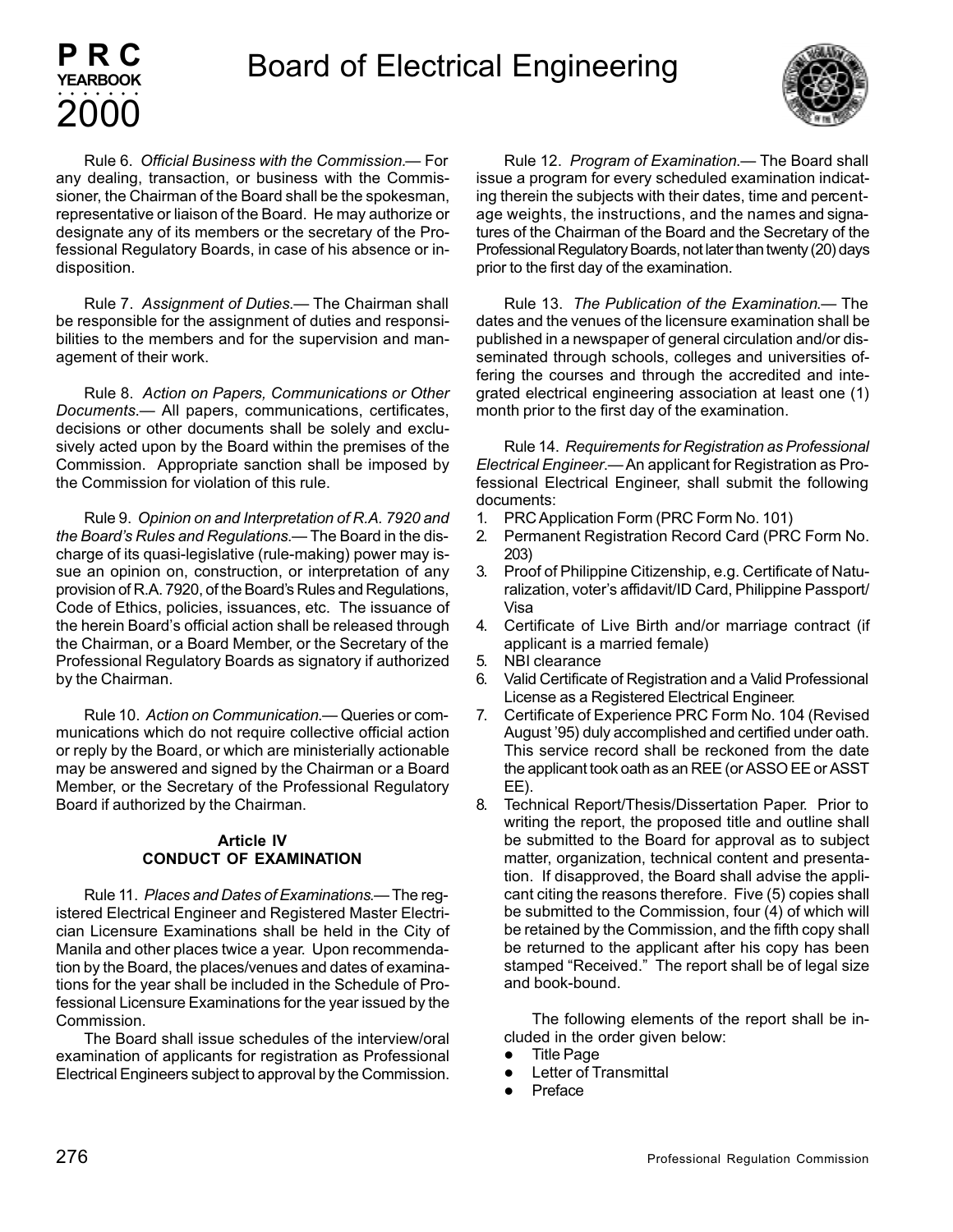



- **Table of Contents**
- List of tables, charts, drawings etc.
- **Summary**
- Body Text
- Conclusions/Recommendations
- Bibliography/References
- **•** Affidavit of sole authorship
- Affidavit of PEE 1
- $\bullet$  Affidavit of PEE 2
- $\bullet$  Affidavit of PEE 3
- Curriculum Vitae (w/ID picture)

Unnecessary and irrelevant data, charts, drawings, pictures and information not referred to in the discussion shall be avoided.

9. Affidavits signed by three licensed professional electrical engineers to the effect that the experience record submitted by the applicant is factual and that the technical paper submitted was actually and solely prepared by the applicant.

The Board may call the vouching PEE for an interview in connection with the affidavit executed in favor of the applicant.

10. Brief description of the most significant and outstanding achievement/contribution of the applicant in the field of electrical engineering.

The interview shall be scheduled as often as required throughout the year, and may be held at the head office in Manila or in the PRC Regional offices when the number of applicants for PEE would justify the funds requirement for at least two members of the Board to conduct the interview/oral examination.

After these submittals are received by PRC, they will be reviewed by at least (2) Board Members who will then set schedules for the oral examination or interview. Those who will qualify first for the interview will be interviewed first regardless of what year they were registered as ASSO EE's or ASST EE's or REE's. The individual interview will be necessary in the assessment of the experience, competence and the readiness of the applicant to render professional electrical engineering service. The interview shall be scheduled as often as required throughout the year at the PRC head office in Manila.

The applicant obtaining passing ratings on the oral examination/interview will qualify for registration as a professional electrical engineer.

The results shall be posted on the PRC Bulletin Board and the examinee shall be furnished with the results. The release of the results may or may not coincide with the release of the results for Registered Electrical Engineers and Registered Master Electricians.

Any applicant who failed in the oral examination/interview shall not reapply until after at least one (1) year from date of notice of failure. In the reapplication, Rule 14 shall be observed.

Rule 15. *Qualifications of Applicants for Registration as Professional Electrical Engineer Who Were Registered as Assistant/Associate Electrical Engineer Under R.A. 184*.— Assistant Electrical Engineer or Associate Electrical Engineer with valid Certificate of Registration and a valid Professional License issued under RA 184 and with four (4) years or more of active electrical engineering practice after his registration under the forgoing grade, may apply for registration as a Professional Electrical Engineer only subsequent to his registration as Registered Electrical Engineer under Sec. 42 (a), Art. V or RA 7920.

Rule 16. *Requirements for Examination as a Registered Electrical Engineer*.— An applicant for the examination as Registered Electrical Engineer shall submit the following:

- 1. PRC Application Form (PRC Form 101) for examination duly accomplished;
- 2. Permanent Registration Record Card (PRC Form No. 203)
- 3. Proof of Philippine Citizenship, e.g. Certificate of Naturalization, Philippine Passport/Visa, Voter's affidavit/ID card;
- 4. Certificate of Live Birth and/or Marriage Contract (if applicant is a married female).
- 5. Transcript of Records with the name of the degree/or course, the date of graduation and S.O. No. unless exempt therefrom due to accreditation of a course by the CHED or to being a state school/college/university graduate;

Rule 17. *Requirements for Examination as a Registered Master Electrician*.— An applicant for the examination as Registered Master Electrician shall submit the following:

- 1. PRC Application form (PRC Form 101) duly accomplished
- 2. Permanent Registration Record Card (PRC Form No. 203)
- 3. Proof of Philippine Citizenship, e.g. Certificate of Naturalization, Philippine Passport/Visa, Voter's affidavit/ID Card.
- 4. Certificate of Live Birth and/or Marriage Contract, if applicant is a married female.
- 5. Transcript of Records with name of the course, date of graduation and S.O.(B) No unless exempt therefrom due to accreditation of a course by the CHED, TESDA, DECS, or to being state school/college/university graduate.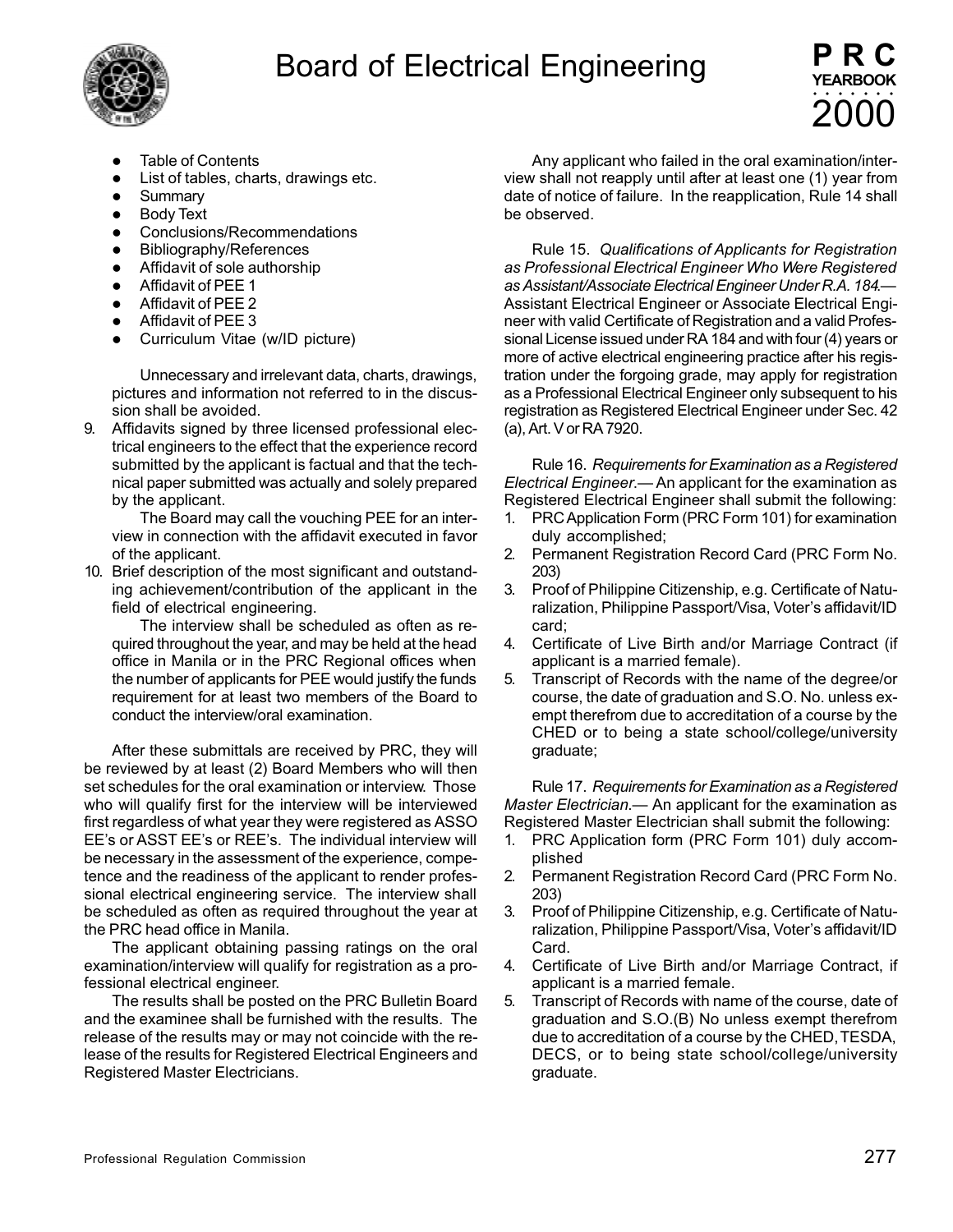

6. Certificate or affidavit on specific record of practice or apprenticeship issued by instructors, trainors/supervisors who are themselves registered electrical practitioners. For this purpose, PRC Form No. 104 (Revised August '95) shall be used.

**PRC YEARBOOK**

2000 aaaaaaa

7. In the case of BSEE graduates who desire to take the RME examination, they shall also be required at least one (1) year of experience or apprenticeship as an electrician, the certificate to be issued by a PEE or a REE.

(Note: The one-year experience is required only for those who complete 3 years of the 5-year BSEE course for RME applicants, per Sec. 18, Art. III of RA 7920.)

Rule 18. *Registration of Associate/Assistant Electrical Engineer and Master Electrician Under R.A. No. 184*.— Successful examinees in Associate/Assistant Electrical Engineer or Master Electrician licensure examinations who have not yet registered for lack of age under R.A. No. 184 may now register if he is now 21/18 years old, respectively.

Rule 19. *Release of the Results of the Examination*.— The Board upon approval of the Commission shall release officially the results of the licensure examinations not later than twenty five (25) days from the date of the examination. The names of the successful examinees with the names and grades of topnotchers and the names of topperformer schools shall be officially published in the newspaper of general circulation. Examinee's report of rating shall be mailed within one (1) month from the date of the release.

Rule 20. *Re-examination of Failed Subjects*.—

1. For Professional Electrical Engineers:

If the applicant was conditioned in any of the subjects or has completely failed the PEE exams under RA 184, he may apply for the same PEE grade under RA 7920 without undergoing any written examination provided he complies with the requirements outlined under Rule 14 of the herein Rules.

If he failed in the written examinations, but was given a passing mark in his Engineering Report under RA 184, he shall submit the title of his report and the corresponding rating obtained. He shall submit the relevant and essential requirements of Rule 14. He shall also undergo the oral examination or interview conducted by at least two (2) Board Members. The board members shall make final recommendations to the Commission based on the evaluation of the documents received and the results of the oral examination/interview.

2. For Registered Electrical Engineers and Registered Master Electricians:

If an examinee obtains an average of seventy percent (70%) or above but has a disqualifying rating of below fifty percent (50%) in any of the subject clusters, he gets a conditional mark. He can remove the condition by taking the examination on the same subject cluster again and again if necessary until he shall obtain a rating of seventy percent (70%) or more on the same subject cluster. The subjects to be taken shall be described in the corresponding syllabi prescribed by the Board.

#### **Article V ISSUANCE AND REISSUANCE OF CERTIFICATE OF REGISTRATION AND PROFESSIONAL LICENSE**

Rule 21. *Registration and Issuance of Certificate of Registration and Professional License*.— Upon compliance with all the legal requirements for registration, a registrant shall be allowed to enrol his/her name and other essential data in the Roster of Professional Electrical Engineers, Registered Electrical Engineers and Registered Master Electricians, and accordingly, shall be issued with the Certificate of Registration and Professional License.

Rule 22. *Taking the Oath of Professional*.— All applicants for registration as PEEs, REEs or RMEs shall be allowed to take their oaths as such only after they shall have registered.

Rule 23. *Renewal of Professional License*.— The Professional License shall be renewed every three (3) years on the birthmonth of the PEE, REE or RME upon compliance with Continuing Professional Education (CPE) requirement, unless exempted therefrom, and upon payment of the annual registration fees for three (3) years.

Rule 24. *Delisting*.— A PEE, REE or RME who has been delinquent in the payment of his/her annual registration fees for five (5) consecutive years since his/her last payment shall not be allowed to continue practicing his/her profession after the delisting of his/her name from the Roster of PEEs, REEs or RMEs. The said period may be interrupted upon surrender of a Certificate of Registration and/or Professional License to the Commission.

Rule 25. *Lifting of Deferment of Registration*.— If the disciplinary action imposed under Section 28, Art. II of R.A. 7920 is not the cancellation of examination papers and/or debarment from taking the future examination, the respondent-examinee who has passed the examination, the respondent-examinee who has passed the examination may be allowed by the Commission to register upon recommendation of the Board after the lapse of no less than one (1) year from the date of the decision.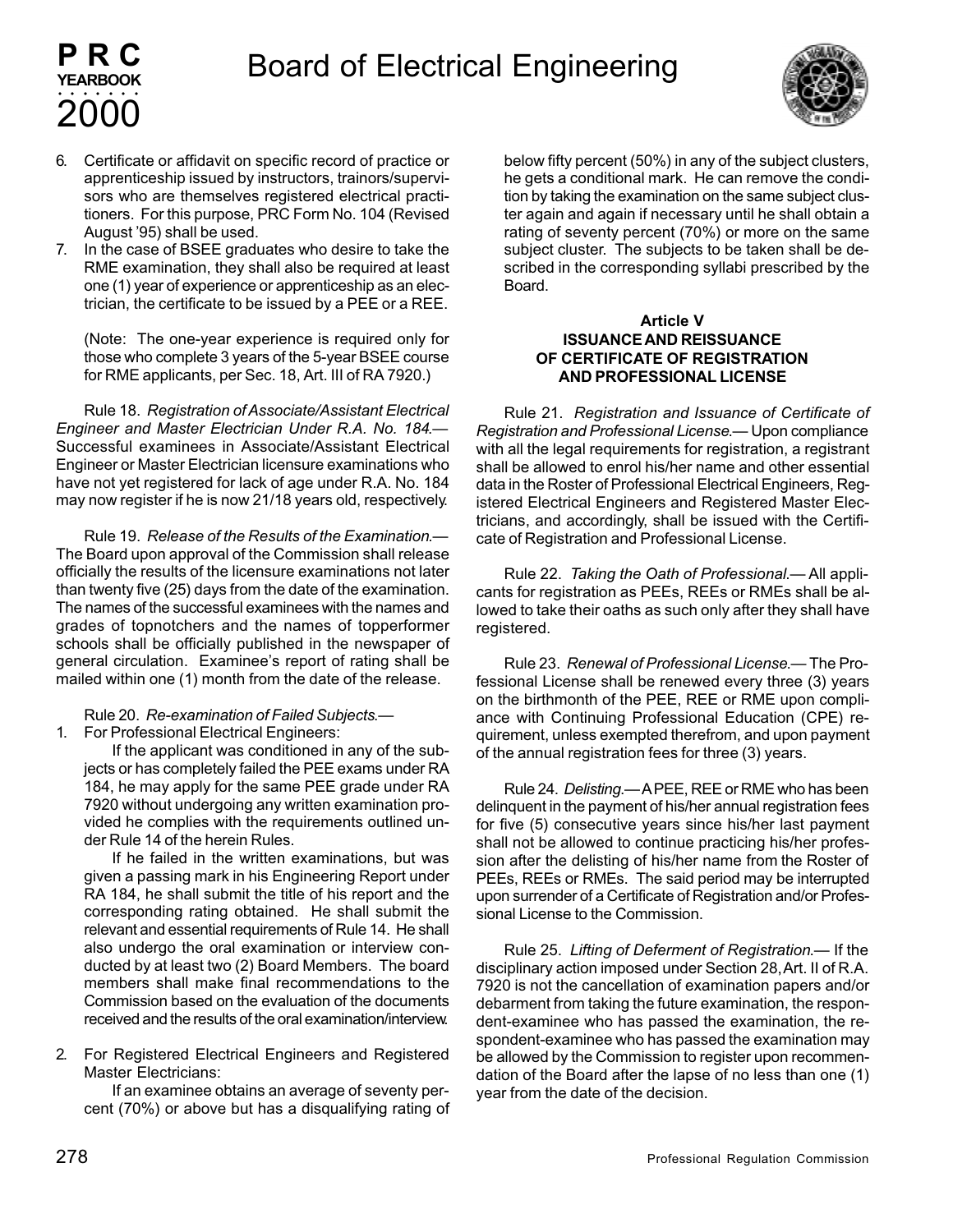

Rule 26. *Re-issuance of Certificate of Registration*.— A PEE, REE or RME whose Certificate of Registration has been revoked may, after the lapse of one (1) year from the surrender thereof, be re-issued with such certificate upon approval by the Commission, after he/she has established to the Board that he/she is still fit to continue practicing his/ her profession.

Rule 27. *Registration Number and Expiry Date of the Professional License*.— The PEE, REE, or RME shall indicate his/her Certificate of Registration with the date of issuance and the expiry date of validity of his/her Professional License in the document he/she issues, signs and uses in the practice of his/her profession.

#### **Article VI MISCELLANEOUS PROVISIONS**

Rule 28. *Administrative Investigation*.— The conduct and procedures of an investigation initiated by the Board against an examinee or a PEE, REE or RME shall be governed by the provisions set forth in Article IV, V, and VI of the Commission pertaining to the "Rules and Regulations Governing the Regulation and Practice of Professionals" and/or any other rules that may be issued by the Commission, Board, or the President of the Republic of the Philippines. The Revised Rules of Court shall be supplementary to the foregoing rules.

Rule 29. *Grounds for Disciplinary Action*.— The Board shall invoke the hereunder causes in imposing a penalty of: cancellation of examination papers and/or debarment from examination of examinees; reprimand or revocation of Certificate of Registration or suspension from the practice of the profession of PEEs, REEs, RMEs; or cancellation of Special Permit holders:

- 1. The grounds set forth in Sections 28 and 29, Article III of R.A. 7920;
- 2. Violation of any of the herein Rules, any policy or administrative issuance by the Board or Commission;
- 3. Violation of any provision of R.A. 7920;
- 4. Breach of the Code of Professional Ethics for Professional and Registered Electrical Engineers and Registered Master Electricians.

Rule 30. *Enforceability of the Board's Decision*.— The decision of the Board imposing a disciplinary action against the respondent in an administrative case shall become final and executory unless it is appealed by the respondent to the Commission within fifteen (25) days from the receipt of the decision. The Board's or Commission's decision is appealable by the respondent to the Court of Appeals in accordance with the procedures provided under the Rules of Court.

Rule 31. *Applicability of the "Rules and Regulations Governing the Regulation and Practice of Professionals*."— In the enforcement, implementation, and administration of the provisions of R.A. 7920 and the herein "The New Rules and Regulations of the Board of Electrical Engineering", the Rules and Regulations Governing the Regulation and Practice of Professionals shall be suppletorily applicable thereto.

Rule 32. *Examination, Registration, License Fees and Fines*.— The Accounting Division, out of the ten (10%) percent collected examination fees from the examinees, shall provide and keep a separate book of account for a trust fund that will defray the establishment and maintenance of the Center for continuing education and research; and out of the fifty percent (50%) collected as registration and license fees, and fines, shall provide and keep a separate book of account for a special fund for the supervisory and regulatory functions of the Board.

Rule 33. *Separability Clause*.— If, for any reason, any section or provision of the herein "Rules and Regulations" or the application of such rules and regulations or provision to any person or circumstance is declared unconstitutional, unlawful or invalid, no other section or provision of this "Rules and Regulations" shall be affected thereby.

Rule 34. *Effectivity Clause*.— The herein "Rules and Regulations" shall be, upon approval by the Commission, be effective after fifteen (15) days following its full publication in the Official Gazette or any newspaper of general circulation, whichever is earlier.

Done in the City of Manila this 31st day of August, 1995. RAFAEL P. FLORENTINO Chairman

| ROY F. GIL | <b>BAYLON G. TOLENTINO</b> |
|------------|----------------------------|
| Member     | Member                     |

Approved:

HERMOGENES P. POBRE Commissioner

MARIANO A. MENDIETA ALFONSO G. ABAD Associate Commissioner Associate Commissioner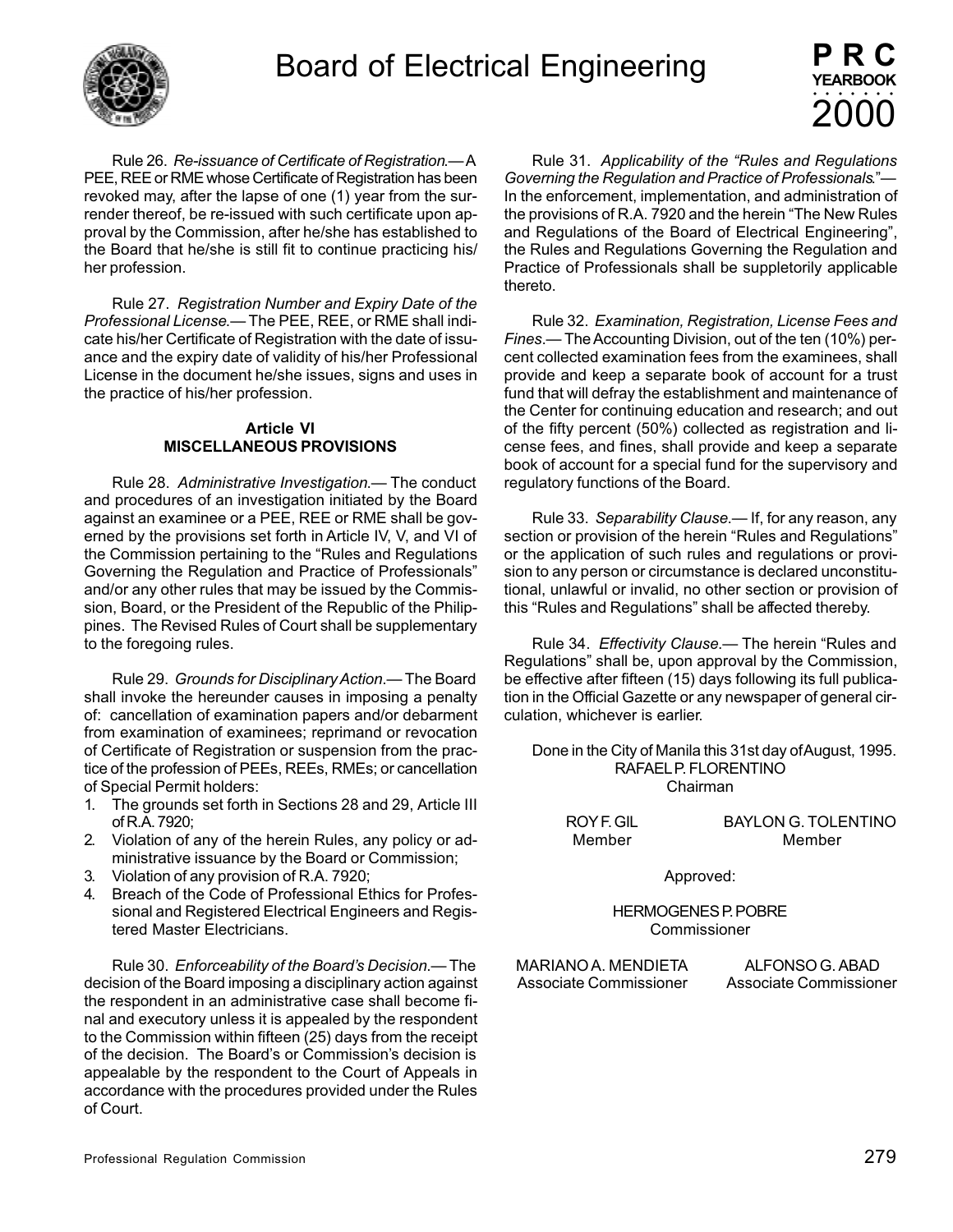

## **Code of Ethics**

Pursuant to Section 9 of Republic Act No. 184, known as the Electrical Engineering Law, and Section 6 of P.D. 223, the Board hereby adopts the CODE OF ETHICS for Electrical Engineers.

**PRC YEARBOOK**

2000 aaaaaaa

#### **FOREWORD**

Ethics is a set of moral principles or values to govern the conduct of an individual belonging to a group or profession on the basis of honesty, fairness, and justice.

An Electrical Engineer should observe a System of moral principles and values, not in passive recognition, but as a set of dynamic standards to guide his conduct and way of life. It is his duty to practice his profession according to this Code of Ethics. The keystone of professional conduct is integrity.

#### **Article I PROFESSIONAL LIFE**

Section 1. An Electrical Engineer should discharge his duties with absolute fidelity to his clients and employers, and to act at all times, with fairness and impartiality to all, having due regard to public interest and welfare.

Section 2. An Electrical Engineer should uphold the honor and dignity of his profession and, therefore, should avoid association with any person or enterprises of known questionable character.

Section 3. An Electrical Engineer should strive to upgrade his skill and knowledge in electrical engineering in order to give the best possible service to the public which could be attained by interchanging information and experiences with other engineers, and by unselfishly contributing to the mission of engineering societies, institutes, schools and engineering and scientific media, and other public institutions.

Section 4. An Electrical Engineer should only advertise his work or merit in a simple manner and avoid any practice that will discredit or do injury to the dignity and honor of his profession.

Section 5. An Electrical Engineer should endeavor to extend public knowledge of engineering and shall discourage spreading the untrue, unfair, and exaggerated statements regarding engineering.

Section 6. An Electrical Engineer, should have due regard at all times for the safety of the life and health of his employees, other workers, as well as of the general public and for the protection of property that may be affected by the work this responsibility.

Section 7. An Electrical Engineer should express an opinion on engineering subject, whether publicly or privately, only when such opinion is called for, his opinion must be founded on adequate knowledge and information of the relevant issues and facts based upon his honest convictions.

Section 8. An Electrical Engineer should not issue statements, criticisms, opinions, arguments or other views on matters except where public interest is affected.

#### **Article II RELATION WITH CLIENT AND EMPLOYER**

Section 1. An Electrical Engineer should be fair, impartial and reasonable in rendering professional service to his clients, employers and contractors regarding contracts or other agreements.

Section 2. An Electrical Engineer should, before undertaking any engagement or entering into any contracts which calls for his professional service that will require or need the use of apparatus, other equipment or things in which he has financial interest, have such situation clarified in the contract or agreement to avoid conflict of interests.

Section 3. An Electrical Engineer should be vigilant in guarding against conditions that may be dangerous or threatening to life, health, or property on work for which he is responsible, or otherwise bring such conditions to the attention of those responsible.

Section 4. An Electrical Engineer should present clearly the known possible consequences or limitations of the work for which he will be responsible.

Section 5. An Electrical Engineer should honestly advise his clients or employer to engage the services of other experts and specialists, and should cooperate with them in the interests of his client or employer.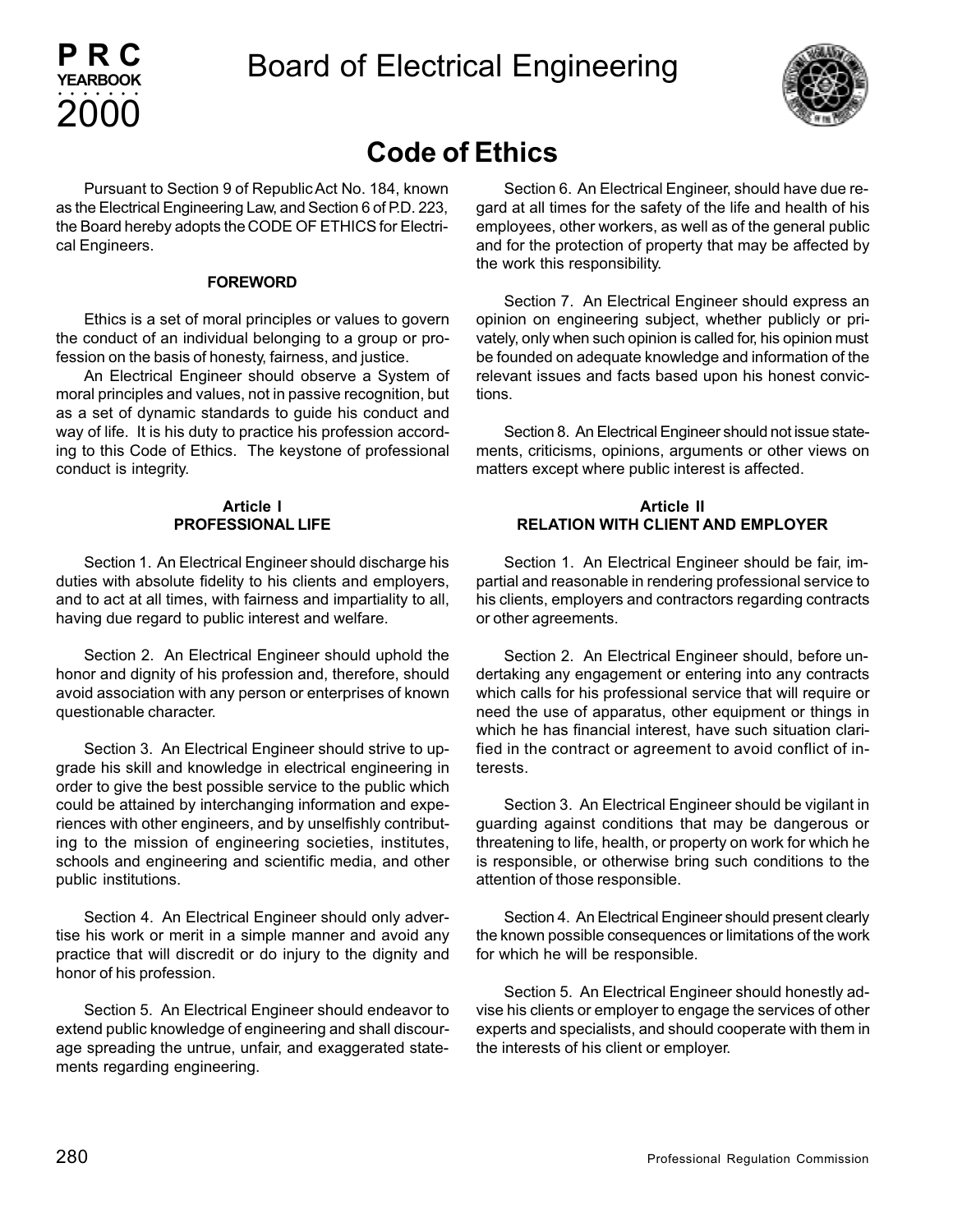



Section 6. An Electrical Engineer should not accept compensation from more than one interested party for the same professional service pertaining to the same work, without the consent of all affected parties.

Section 7. An Electrical Engineer should not divulge confidential matters or information which has come to his knowledge concerning affairs of his client or employers, without their consent.

Section 8. An Electrical Engineer should not be financially interested in the bids of a contractor on competitive work for which he has been or expects to be employed as an engineer, unless he has the consent of his client of employer.

Section 9. An Electrical Engineer should promptly disclose to his client or employer and interest which he may have in a business that may conflict with or affect his decision regarding engineering work for which he is employed or which he may be called upon to perform.

#### **Article III RELATIONS WITH FELLOW ENGINEERS**

Section 1. An Electrical Engineer should endeavor at all times to protect the engineering profession collectively and individually against misrepresentation, distortion, misunderstanding or unfair criticism.

Section 2. An Electrical Engineer should give credit for the engineering work to the person whom the credit is legally due.

Section 3. An Electrical Engineer should live up to the standards of professional practice for electrical engineering.

Section 4. An Electrical Engineer should not directly or indirectly injure the professional reputation, prospects, or practice of his fellow engineers. Whenever he finds an Engineer violating the rules of unethical or unprofessional practices, he should not hesitate to bring the matter to the proper forum for disciplinary or for other appropriate action.

Section 5. An Electrical Engineer should not compete with another Engineer on the basis of compensation for particular work by means of underbidding, after the results of a public bidding are announced.

#### **Article IV PENAL PROVISIONS**

Section 1. Violation of any provision of this Code shall constitute unethical, unprofessional and dishonorable conduct and the violator shall be subjected to disciplinary action by the Board of Electrical Engineering.

#### **EFFECTIVITY**

This Code shall take effect upon approval by the Commission and after fifteen (15) days following its publication in the Official Gazette.

Adopted in the City of Manila, this 9th of May, 1988.